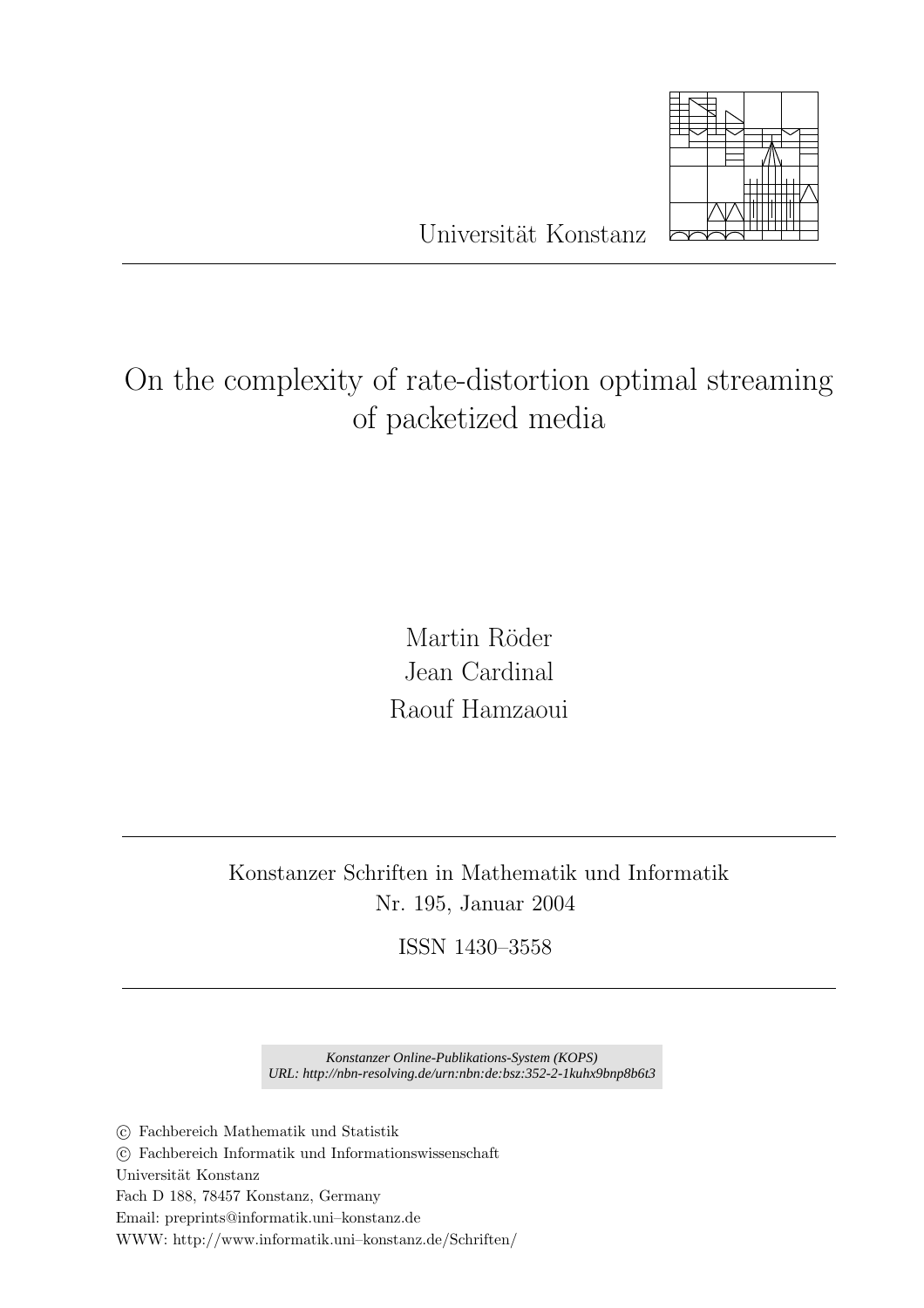# On the complexity of rate-distortion optimal streaming of packetized media<sup>∗</sup>

Martin Röder, Jean Cardinal, Raouf Hamzaoui

Martin R¨oder, Raouf Hamzaoui Jean Cardinal Universität Konstanz Université Libre de Bruxelles FB Informatik & Inf. Wiss. Computer Science Dept. Fach M 697 CP 212 D-78457 Konstanz B-1050 Brussels Germany Belgium {roeder,hamzaoui}@inf.uni-konstanz.de jcardin@ulb.ac.be

#### Abstract

We consider the problem of optimal rate-distortion streaming of packetized multimedia data in the context of sender-driven transmission over a single-QoS network using feedback and retransmissions. For a single data unit, we prove that the problem is NP-hard and provide efficient branch and bound algorithms that are much faster than the previously best solution based on dynamic programming. For a group of data units, we show how to compute optimal solutions with branch and bound algorithms. The branch and bound algorithms for a group of data units are much slower than the current state of the art, a heuristic technique known as sensitivity adaptation. However, in many real-world situations, they provide a significantly better rate-distortion performance.

# 1 Introduction and preliminaries

One of the most popular frameworks for streaming packetized multimedia data over a packet erasure channel using feedback and retransmissions was introduced by Chou and Miao [1, 2]. This framework enables a precise mathematical formulation of the problem of how and when to transmit a group of interdependent data units before a delivery deadline in a rate-distortion optimal way. It shows that rate-distortion optimal transmission policies can be obtained by minimizing a Lagrangian. Chou and Miao [1, 2] first provide a dynamic programming algorithm to compute an optimal policy when a single data unit has to be transmitted. For the transmission of a group of interdependent data units, they propose a heuristic iterative descent method called sensitivity adaptation (SA), which uses the dynamic programming algorithm to optimize for one data unit at a time, keeping the other data units fixed.

Chou and Miao's framework was also successfully used to handle other transmission scenarios [3, 4, 5, 6]. In this paper, we focus on sender-driven transmission over a single-QoS network [1, 2]. We first show the NP-hardness of the problem for a single data unit (Section 2.1). In Section 2.2, we provide a branch and bound algorithm to minimize the Lagrangian for a single data unit. Our algorithm is in practice much faster than the dynamic programming approach

<sup>∗</sup>This work will be presented at DCC'04, the Data Compression Conference, Snowbird, Utah, March 2004.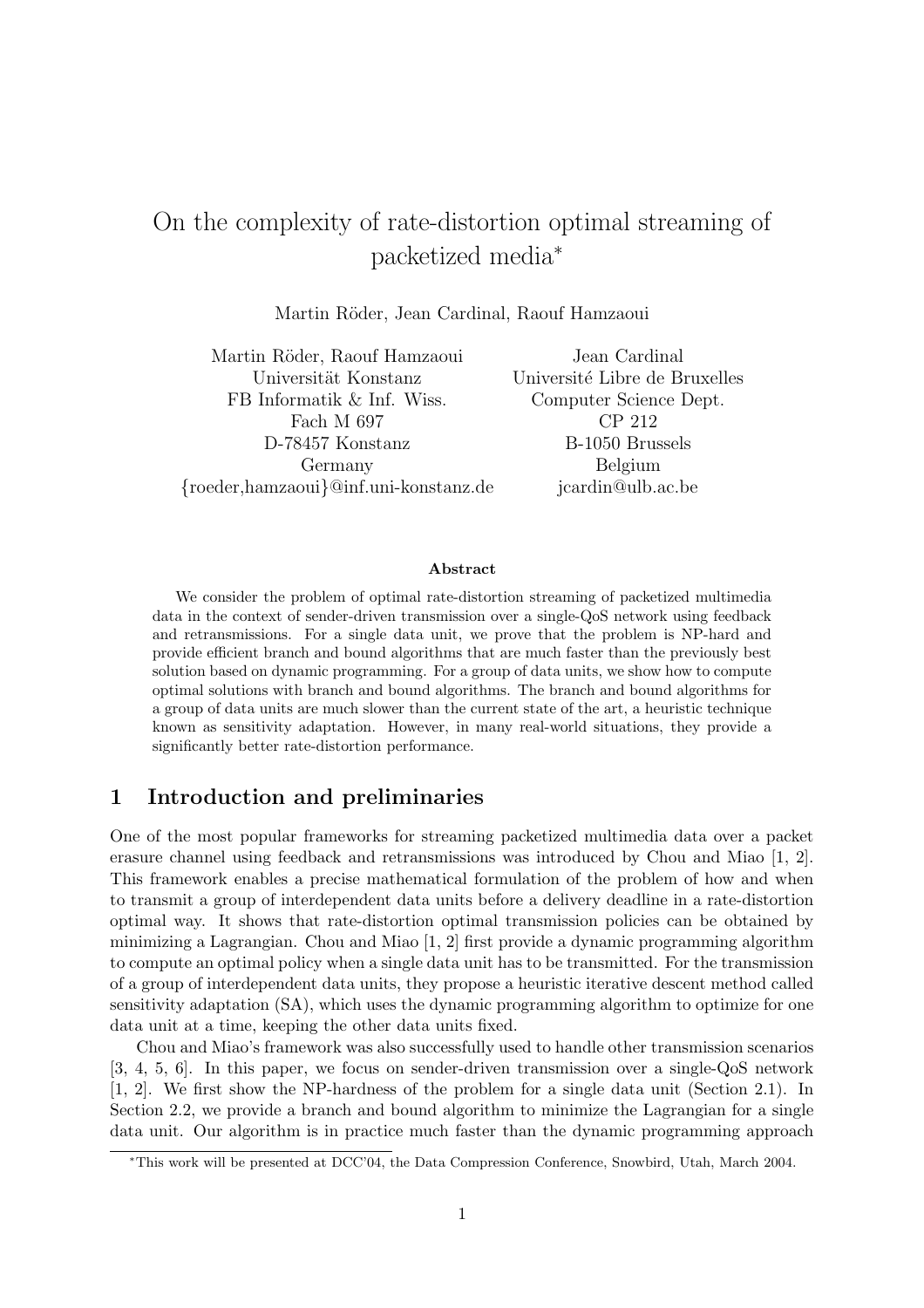of Chou and Miao [1, 2]. Thus, by using our branch and bound algorithm instead of dynamic programming, one can significantly speed up the SA algorithm. Moreover, in contrast to Chou and Miao who find only solutions whose error-cost points are on the lower convex hull of the admissible points, we provide another branch and bound algorithm that can compute optimal solutions that are unreachable with the Lagrange method. In Section 3, we show that for a policy of a group of data units to be optimal, the policy of each data unit must also be optimal. One immediate consequence is that the problem of optimal streaming of a group of data units is also NP-hard. Then we give branch and bound algorithms for computing optimal policies for a group of data units. Section 4 gives experimental results for a single and a group of data units.

In the remaining of this section, we recall the terminology and notation needed to describe the sender-driven transmission over a single-QoS network context [1, 2]. A multimedia source (e.g., audio, image, video) is encoded and packetized into a finite set of data units. The interdependency between the data units is given by a directed acyclic graph  $(V, E)$ , where the set of vertices V is the set of data units and the set of edges  $E \subset V \times V$  is given by  $(l', l) \in E$  if l' must be decoded so that l can also be decoded. For  $(l', l) \in E$ , we write  $l' \prec l$  and say that l' is an ancestor of l. We also use the notation  $l' \preceq l$  if  $l' \prec l$  or  $l' = l$ . We denote by  $D_0$  the distortion if no data unit is decoded,  $B_l > 0$  the size in bytes of data unit l, and  $\Delta D_l$  the amount by which the distortion is decreased if data unit  $l$  is decoded compared to the distortion if only the ancestors of l are decoded. A channel packet containing a data unit and sent at time s can be either lost with probability  $\epsilon_F$ , independent of s, or received at time s', where the forward trip time  $FTT = s' - s$  is a random variable with probability density function  $p_F$ . Similarly, when a packet is sent from the client to the server through the feedback channel, it is either lost with probability  $\epsilon_B$  or received after a backward trip time BTT, which is a random variable with probability density function  $p_B$ . We also define the *round trip time RTT* as the sum  $FTT + BTT$ . For convenience, by setting  $FTT = \infty$  when a data unit is lost, one can extend the random variable  $FTT$  to make it include packet loss [1]. In this situation, the cumulative distribution function of the extended random variable,  $\overline{FT}$  is

$$
P\{\overline{FTT} \leq \tau\} = \int_0^{\tau} (1 - \epsilon_F) p_F(t) dt.
$$

The same extension can be done for  $BTT$ , yielding an extended random variable,  $\overline{BTT}$ . Finally,  $\overline{RTT}$  will denote the sum  $\overline{FTT}$  +  $\overline{BTT}$ .

Given a number of transmission opportunities at times  $s_0, s_1, \ldots, s_{N-1}$  and a delivery deadline  $s_{DTS}$ , a transmission policy  $\pi = (\pi(0), \pi(1), \ldots, \pi(N-1)) \in \{0,1\}^N$  of length len $(\pi) = N$ is used to describe the transmission of a data unit. Here  $\pi(i) = 0$  means that the data unit should not be sent at opportunity  $i \in \{0, \ldots, N-1\}$ , whereas  $\pi(i) = 1$  means that the data unit should be sent at opportunity i if no acknowledgment packet was received from the feedback channel before time  $s_i$ , and that the data unit should not be sent at this opportunity otherwise.

We define an error  $\epsilon(\pi)$  for policy  $\pi$  as the probability that the data unit does not reach its destination before time  $s_{DTS}$ , that is,

$$
\epsilon(\pi) = \prod_{i:\pi(i)=1} P\{\overline{FTT} > s_{DTS} - s_i\}.
$$
\n(1)

We also define a cost  $\rho(\pi)$  for policy  $\pi$  as the expected number of data unit transmissions. One can show (see Appendix 1) that

$$
\rho(\pi) = \sum_{i:\pi(i)=1} \left( \prod_{j s_i - s_j\} \right).
$$
\n(2)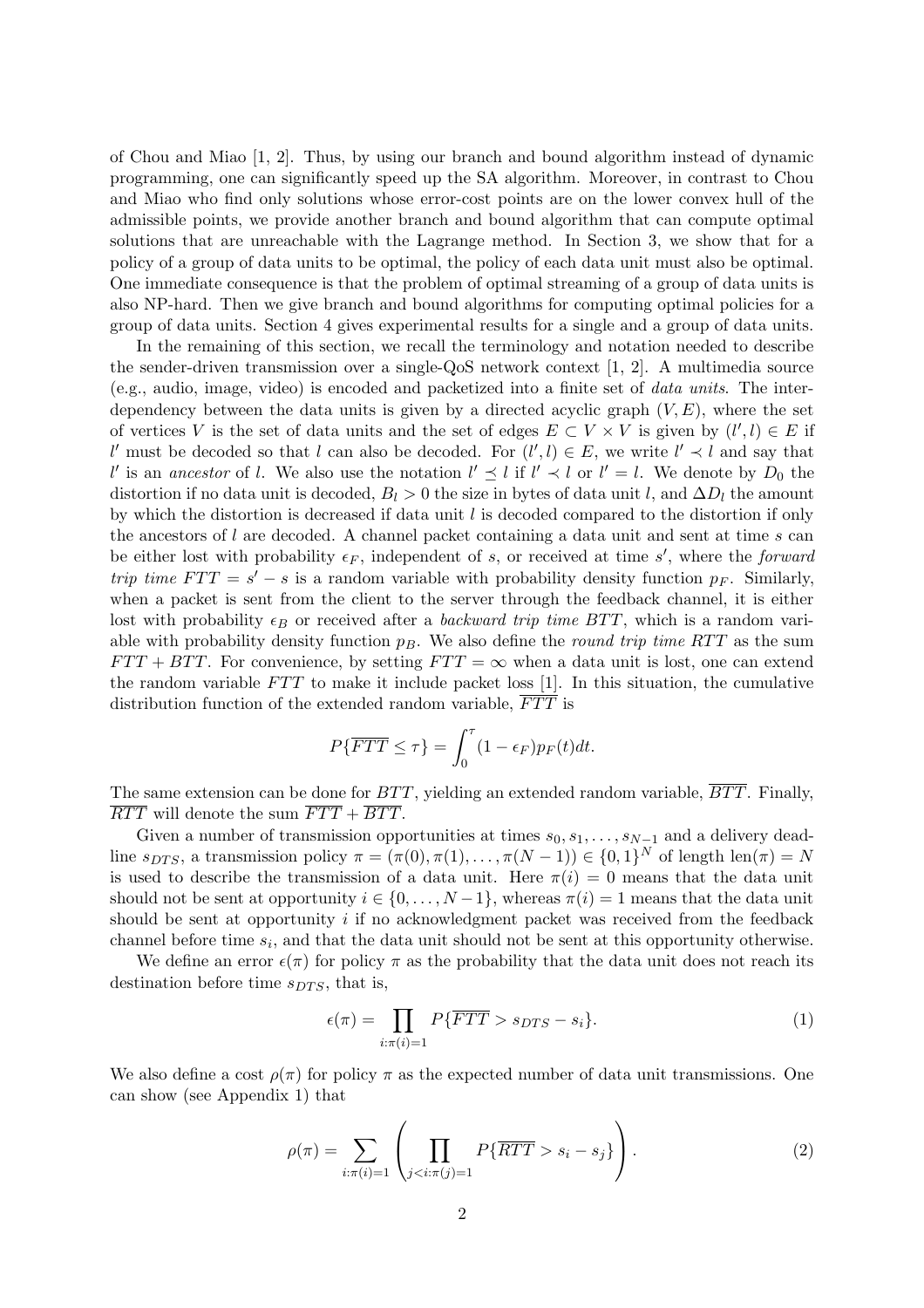The first problem discussed in this paper is the computation of rate-distortion optimal policies for the transmission of a data unit. We say that a policy  $\pi^*$  is optimal if there exists no policy  $\pi$  such that  $\epsilon(\pi) \leq \epsilon(\pi^*)$  and  $\rho(\pi) < \rho(\pi^*)$ . Note that a policy  $\pi^*$  is optimal if and only if there exists  $\epsilon > 0$  such that  $\pi^*$  minimizes  $\rho(\pi)$  subject to the constraint  $\epsilon(\pi) \leq \epsilon$ . Chou and Miao [2] claim that computing the set of optimal policies is infeasible and propose to determine instead only optimal policies  $\pi$  for which the cost-error points  $(\rho(\pi), \epsilon(\pi))$  are on the lower convex hull [7] of the set  $\{(\rho(\pi), \epsilon(\pi)), \pi \in \{0,1\}^N\}$ . We call these policies *convex hull* policies. Convex hull policies can be found by minimizing the Lagrangian

$$
J_{\lambda}(\pi) = \epsilon(\pi) + \lambda \rho(\pi) \tag{3}
$$

for all  $\lambda > 0$ . For a given  $\lambda$ , brute force minimization of the Lagrangian requires  $O(N^2 2^N)$ time. Chou and Miao [2] reduce the complexity of the minimization problem to  $O(N2^N)$  with dynamic programming.

We also consider the problem of rate-distortion optimal transmission of a group of interdependent data units. The transmission policies for the group of data units is described by a policy vector  $\vec{\pi} = (\pi_1, \ldots, \pi_L)$ , where  $\pi_i, i \in \{1, \ldots, L\}$  is the transmission policy for the *i*th data unit of the group. The expected transmission cost (the expected rate) for  $\vec{\pi}$  is

$$
R(\vec{\pi}) = \sum_{l=1}^{L} B_l \rho(\pi_l). \tag{4}
$$

By assuming independence of the transmission processes, the expected distortion for  $\vec{\pi}$  is

$$
D(\vec{\pi}) = D_0 - \sum_{l=1}^{L} \Delta D_l \prod_{l' \preceq l} (1 - \epsilon(\pi_{l'})). \tag{5}
$$

A policy vector  $\vec{\pi}^*$  is optimal if there exists no policy vector  $\vec{\pi}$  such that  $D(\vec{\pi}) \leq D(\vec{\pi}^*)$ and  $R(\vec{\pi}) < R(\vec{\pi}^*)$ . Here also Chou and Miao [2] propose to compute only optimal policy vectors  $\vec{\pi}$  for which the rate-distortion points  $(R(\vec{\pi}), D(\vec{\pi}))$  are on the lower convex hull of the set  $\{(R(\vec{\pi}), D(\vec{\pi})), \ \vec{\pi} \in (\{0,1\}^N)^L\}$ . We call these policy vectors convex hull policy vectors. Convex hull policy vectors can be found by minimizing the Lagrangian

$$
J_{\lambda}(\vec{\pi}) = D(\vec{\pi}) + \lambda R(\vec{\pi}) = D_0 + \sum_{l=1}^{L} \left[ \Delta D_l \left( -\prod_{l' \preceq l} (1 - \epsilon(\pi_{l'})) \right) + \lambda B_l \rho(\pi_l) \right] \tag{6}
$$

for all  $\lambda > 0$ . To minimize  $J_{\lambda}$  for a given  $\lambda$ , Chou and Miao [2] apply the SA algorithm, a heuristic iterative descent method. The idea is to minimize  $J_{\lambda}(\pi_1, \ldots, \pi_L)$  one policy at a time, keeping the other policies fixed. Starting from an initial policy vector  $\vec{\pi}^{(0)} = (\pi_1^{(0)})$  $\overset{(0)}{1},\ldots,\overset{(0)}{\pi_L^{(0)}}$  $L^{(0)}$ , where  $\pi_1^{(0)} = \cdots = \pi_L^{(0)} = (1, \ldots, 1)$ , a sequence of policy vectors  $\vec{\pi}^{(k)} = (\pi_1^{(k)})$  $\binom{(k)}{1},\ldots,\pi_L^{(k)}$  $\binom{k}{L},\ k=1,2,\ldots,$ is computed as follows. Select  $l_k \in \{1, ..., L\}$ . For  $i \neq l_k$ , set  $\pi_i^{(k)} = \pi_i^{(k-1)}$  $i^{(k-1)}$  and for  $i = l_k$ , let

$$
\pi_i^{(k)} = \arg \min_{\pi_l} J_{\lambda}(\pi_1^{(k)}, \dots, \pi_{l-1}^{(k)}, \pi_l, \pi_{l+1}^{(k)}, \dots, \pi_L^{(k)})
$$
\n(7)

$$
= \arg\min_{\pi_l} S_l^{(k)} \epsilon(\pi_l) + \lambda B_l \rho(\pi_l), \tag{8}
$$

where

$$
S_l^{(k)} = \sum_{l \leq l'} \Delta D_{l'} \prod_{l'' \prec l'} (1 - \epsilon(\pi_{l''}^{(k)})).
$$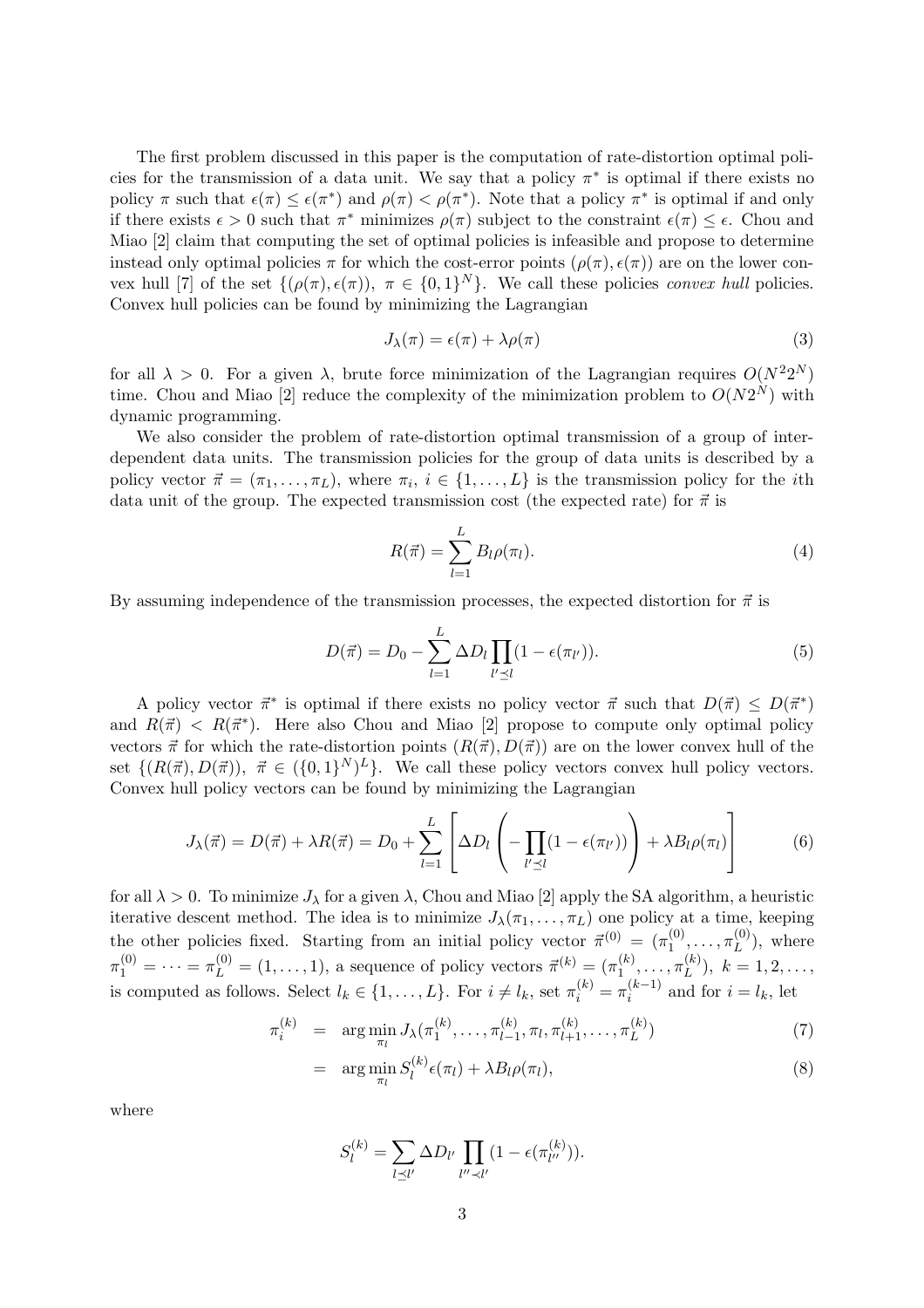Since the sequence  $J_{\lambda}(\vec{\pi}^{(k)})$  is nonincreasing and bounded below by zero, it converges to a local minimum. The complexity of the SA algorithm is  $O(n_iN2^N)$ , where  $n_i$  is the number of iterations of the algorithm.

# 2 Single data unit

#### 2.1 NP-hardness

We show that finding the best transmission policy for a single data unit is NP-hard by using a reduction from the knapsack problem [8]. We first formally define the problem Policy.

**Definition 1** (POLICY). An instance of problem POLICY consists of a positive integer N,  $N+1$ real numbers  $s_0 \leq s_1 \leq \ldots \leq s_{N-1} \leq s_{DTS}$ , two real random variables FTT and RTT with  $FTT \leq RTT$ , and a number  $\epsilon^* \in [0,1]$ . An optimal solution of the problem is a policy  $\pi =$  $(\pi(0), \pi(1), \ldots, \pi(N-1)) \in \{0,1\}^N$  satisfying  $\epsilon(\pi) \leq \epsilon^*$  and minimizing the cost  $\rho(\pi)$ .

For simplicity, and without loss of generality, we assumed in Definition 1 that the optimality constraint is slightly less restrictive than in Section 1. We also assumed that the loss probabilities  $\epsilon_F$  and  $\epsilon_B$  are equal to zero. Note that although we included the random variables in the definition, the problem is essentially combinatorial: the finite set of probabilities  $P\{FTT>$  $s_{DTS} - s_i$  and  $P\{RTT > s_i - s_j\}$  is the only information we actually need about FTT and RTT.

**Lemma 1.** Let  $\pi^*$  be an optimal solution for a given instance of problem POLICY with  $\pi^* \neq$  $(0, \ldots, 0)$ . Then there exists an optimal solution  $\pi$  for the same instance with  $\pi(0) = 1$ .

*Proof.* Let  $\pi^*$  be an optimal policy such that  $\pi^*(0) = 0$ . Let  $\pi$  be a policy identical to  $\pi^*$ , except that  $\pi(0) = 1$ , and the first element of  $\pi^*$  equal to one is set to zero in  $\pi$ . Let k be the index of this element.

We have  $\rho(\pi) \leq \rho(\pi^*)$ , since the probability  $P\{RTT > s_i - s_k\}$  is replaced by the probability  $P\{RTT > s_i - s_0\}$ , which is never greater. We also have  $\epsilon(\pi) \leq \epsilon(\pi^*)$ , because  $P\{FTT > s_0\}$  $s_{DTS} - s_0 \} \leq P\{FTT > s_{DTS} - s_k \}.$  $\Box$ 

Hence  $\pi$  is not worse than  $\pi^*$ , and is optimal too.

Definition 2 (KNAPSACK). An instance of problem KNAPSACK consists of a positive integer m, positive real values  $w_i$  and  $v_i$  for each  $i \in \{1, 2, \ldots, m\}$ , and a positive real number B. An optimal solution of KNAPSACK is a set  $S \subseteq \{1, 2, ..., m\}$  satisfying

$$
\sum_{i \in S} w_i \ge B,\tag{9}
$$

and minimizing

 $\sum$ i∈S  $v_i$ .  $(10)$ 

#### Theorem 1. POLICY is NP-hard.

Proof. We prove the result by constructing a polynomial transformation from KNAPSACK into Policy. Without loss of generality, we consider a restricted version of Knapsack with the following additional assumptions: the values  $v_i$  and  $w_i$  are decreasing with respect to i, and  $v_i \in [0,1]$  for all i. It is not difficult to show that KNAPSACK remains NP-hard under these restrictions [8, 9].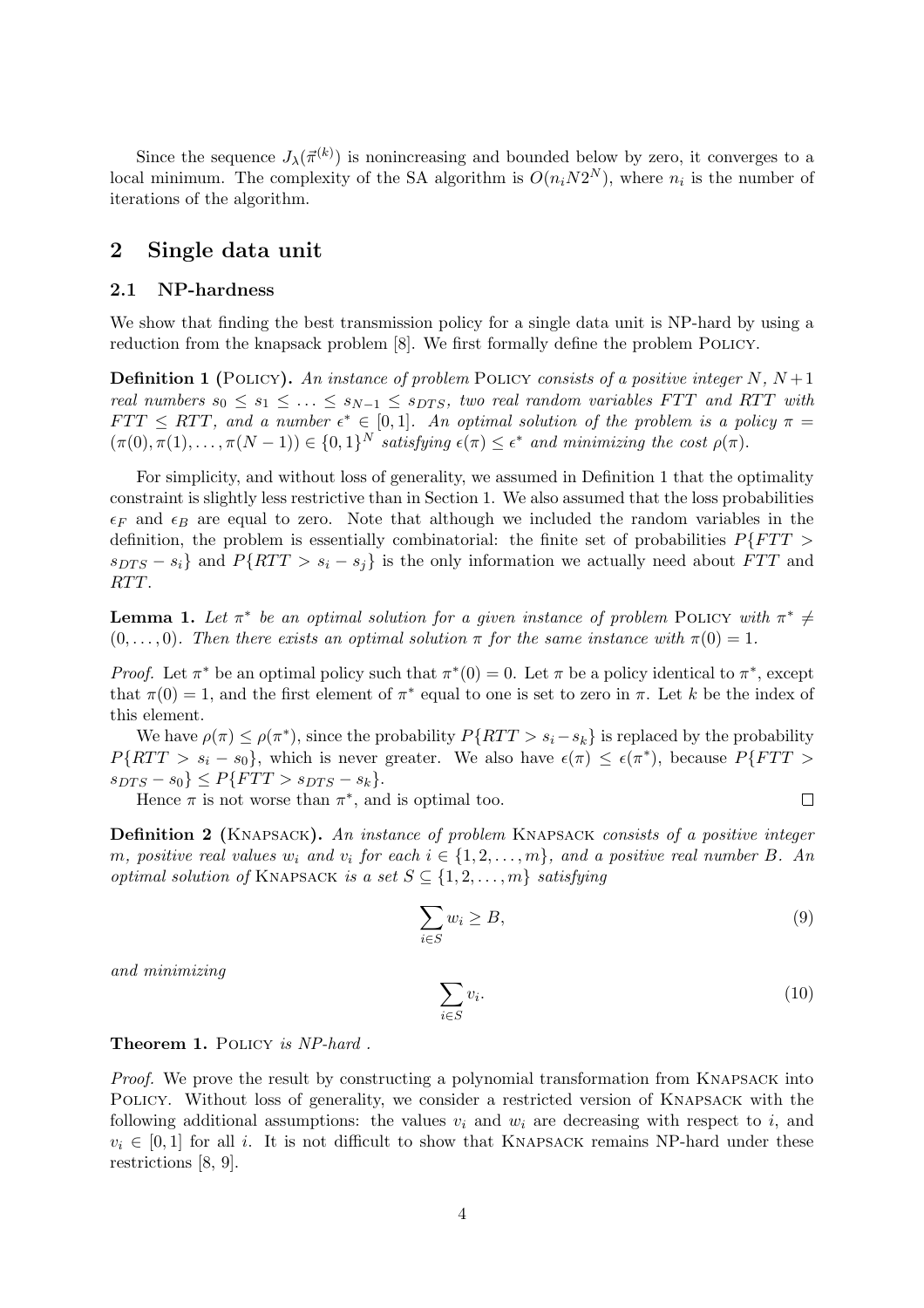Let  $(m, \{v_i\}, \{w_i\}, B)$  be such an instance of KNAPSACK. The corresponding instance of POLICY is defined by

$$
N = m + 1,\ns_0 = -\delta,\ns_i = \frac{i}{N}, i \in \{1, 2, ..., N - 1\}\ns_{DTS} = 1,
$$

for some value  $\delta > 1$ , and by two random variables  $FTT$  and  $RTT$  whose cumulative distribution functions  $P\{FTT \leq x\}$  and  $P\{RTT \leq x\}$  satisfy

$$
P\{FTT \le 1 - \frac{i}{N}\} = 1 - 2^{-w_i}, \ i \in \{1, 2, \dots, N - 1\},\tag{11}
$$

$$
P\{FTT \le \delta + 1\} = 1 - \mu,\tag{12}
$$

$$
P\{RTT \le \delta\} = 0,\tag{13}
$$

$$
P\{RTT \le \delta + \frac{i}{N}\} = 1 - v_i, \ i \in \{1, 2, \dots, N - 1\} \tag{14}
$$

for some value  $\mu$  such that  $0 < \mu < \min\{2^{-w_1}, v_{N-1}, 2^B\}$ . The values  $P\{FTT \leq x\}$  and  $P\{RTT \leq x\}$  that are not defined above can be chosen by any kind of continuous nondecreasing interpolation between the defined values. We also let their limits as  $x$  tends to infinity and to zero be equal to one and zero, respectively. This is illustrated in Fig. 1.

It is not difficult to check that the two cumulative distribution functions defined in this way are well-behaved nondecreasing functions taking values in  $[0, 1]$ . In particular, since the  $w_i$  are sorted in decreasing order, the values of  $P\{FTT \leq x\}$  from (11) are increasing with x. Since  $\mu$ is chosen so that  $\mu \leq 2^{-w_1}$  this is true with respect to (12), too. The cumulative distribution function  $P\{RTT \leq x\}$  satisfying (13)-(14) is also increasing if the  $v_i$  are sorted in decreasing order.

Next, we must check that given these two cumulative distribution functions, there exist two random variables  $FTT$  and  $RTT$  such that  $FTT \leq RTT$ . From the stochastic order relation  $([10],$  Theorem A, p. 6), a sufficient condition is

$$
P\{FTT \le x\} \ge P\{RTT \le x\}.
$$

This can be ensured by setting:

$$
P\{FTT \le \delta + 1\} \ge P\{RTT \le \delta + \frac{i}{N}\}, i \in \{1, 2, \dots, N - 1\},
$$
  

$$
P\{FTT \le \delta + 1\} \ge P\{RTT \le \delta + \frac{N - 1}{N}\},
$$
  

$$
1 - \mu \ge 1 - v_{N-1},
$$
  

$$
\mu \le v_{N-1},
$$

which is guaranteed by the choice of  $\mu$ .

Finally, we set

$$
\epsilon^* = \frac{\mu}{2^B},
$$

which belongs to [0, 1] from the choice of  $\mu$  again.

Now we show that this instance of Policy is equivalent to the original instance of Knapsack. Hence an optimal solution  $\pi$  of the first problem will yield an optimal solution of the second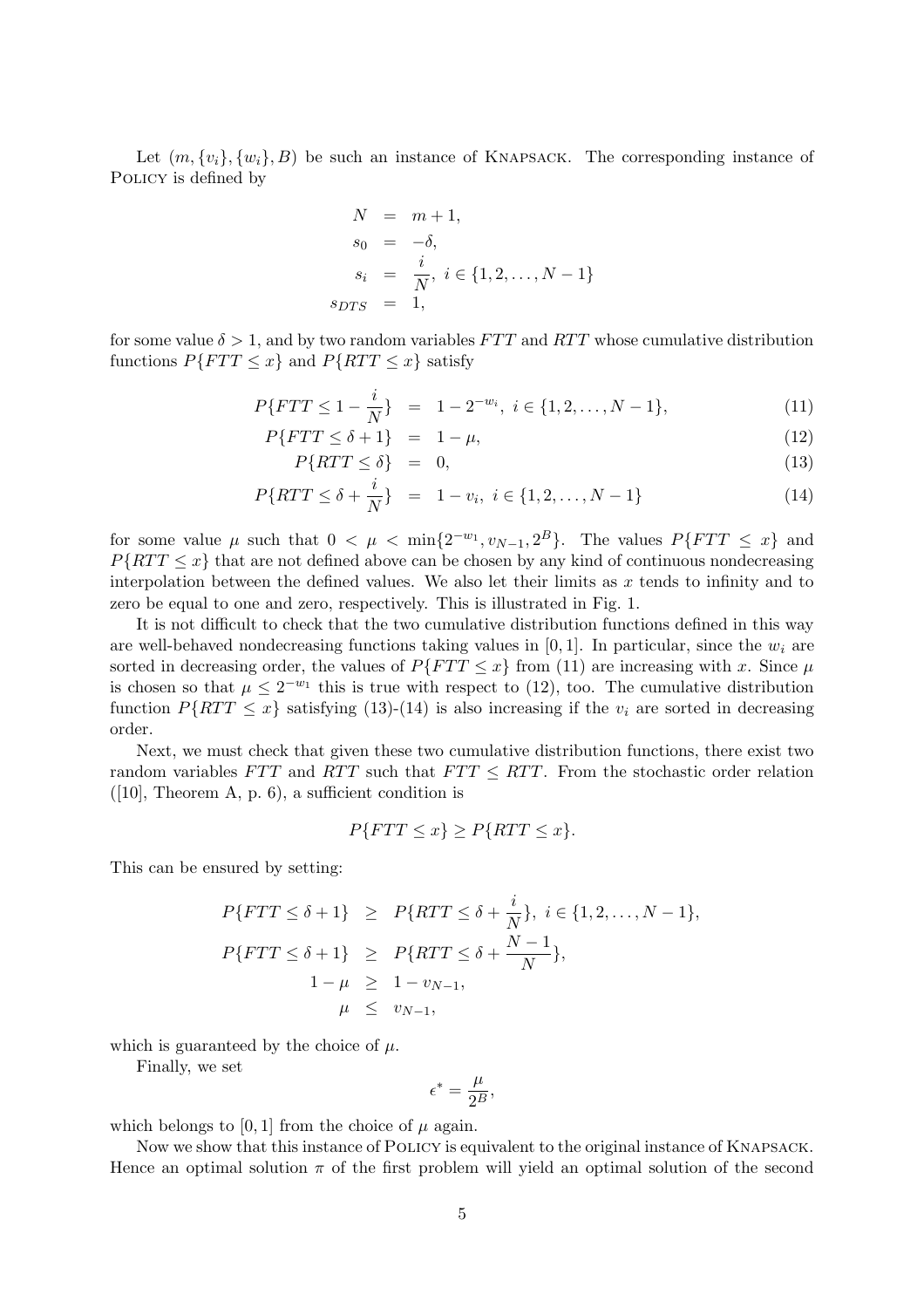

Figure 1: Illustration of the distributions used in the proof. The top curve is  $P\{FTT \leq x\}$ , and the bottom curve is  $P\{RTT \leq x\}.$ 

simply by letting  $S = \{i > 0 : \pi(i) = 1\}$ , and conversely, the chosen subset S in the solution of KNAPSACK yields an optimal solution  $\pi$  for POLICY.

Let us first detail (1) with respect to the assignments above:

$$
\epsilon(\pi) = \prod_{i:\pi(i)=1} P\{FTT > s_{DTS} - s_i\} \leq \epsilon^*,
$$
  
(1 - P\{FTT \leq \delta + 1\}) \prod\_{i>0:\pi(i)=1} \left(1 - P\{FTT \leq 1 - \frac{i}{N}\}\right) \leq \frac{\mu}{2^B},  

$$
\mu \prod_{i>0:\pi(i)=1} 2^{-w_i} \leq \frac{\mu}{2^B},
$$
  

$$
\prod_{i>0:\pi(i)=1} 2^{-w_i} \leq \frac{1}{2^B},
$$
  

$$
\sum_{i>0:\pi(i)=1} w_i \geq B.
$$
 (15)

We used Lemma 1 in the second line to include the probability  $P\{FTT > s_{DTS} - s_0\}$  in the product. The last line is obtained by taking the negative logarithm on each side.

From  $(13)-(14)$  we have

$$
P\{RTT > s_i - s_j\} = \begin{cases} v_i \text{ if } j = 0\\ 1 \text{ otherwise.} \end{cases}
$$

Now if we expand (2) with respect to the previous assignments and apply Lemma 1 again, we obtain

$$
\rho(\pi) = \sum_{i:\pi(i)=1} \left( \prod_{j s_i - s_j\} \right) \n= 1 + \sum_{i>0:\pi(i)=1} v_i.
$$
\n(16)

Inequality  $(15)$  and equation  $(16)$  are the same as  $(9)$  and  $(10)$ , except for the constant additional term in (16), which does not modify the optimal solution. Hence POLICY is at least as hard as Knapsack.  $\Box$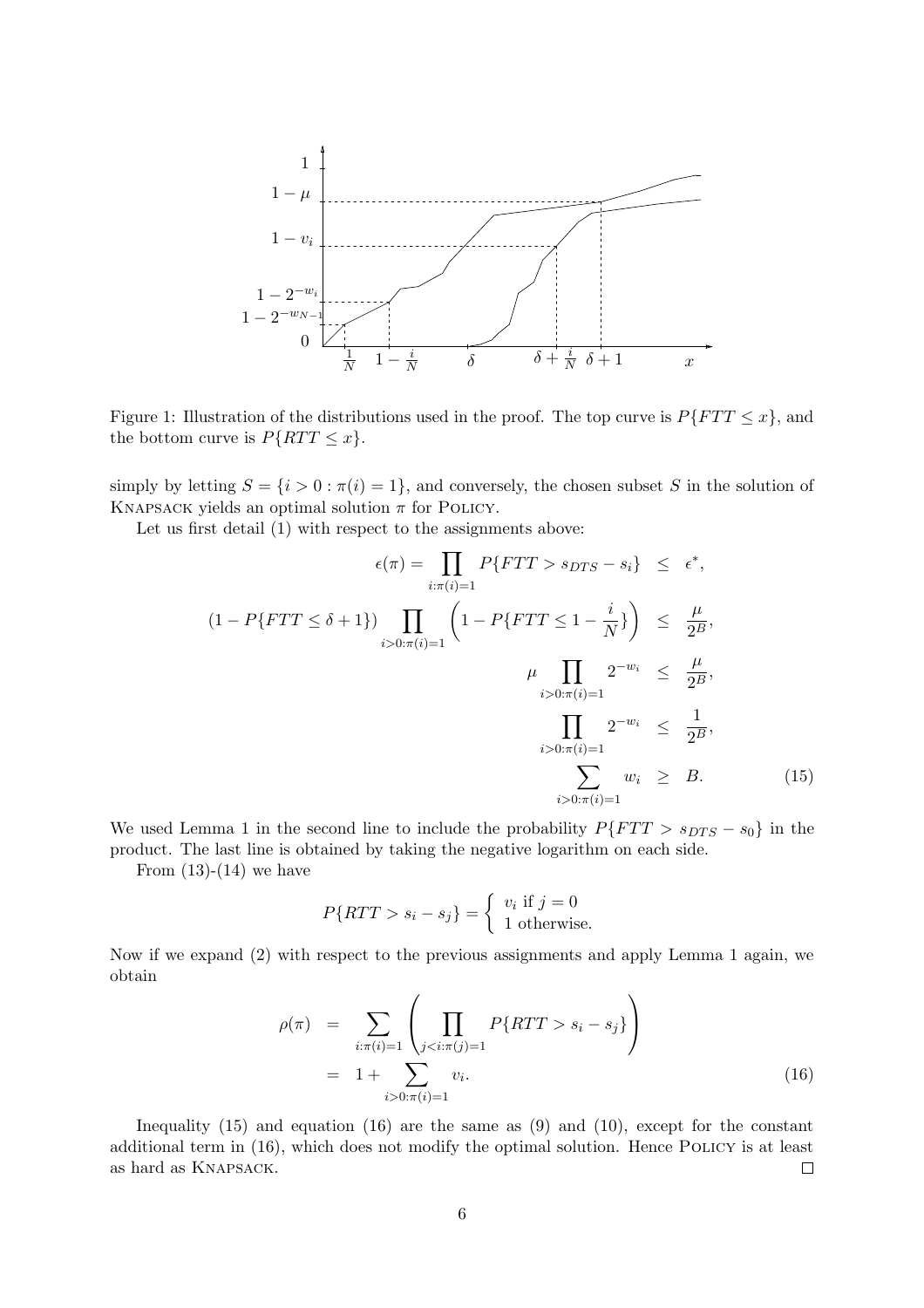#### 2.2 Branch and bound

In this section, we propose a class of branch and bound algorithms to compute convex hull and optimal policies. The algorithms exploit the following important bounds.

Suppose that a policy  $\pi$  of length N begins with prefix  $\pi'$ . That is,  $\pi'(i) = \pi(i)$  for  $i =$  $0,\ldots,\operatorname{len}(\pi')-1$  and  $\operatorname{len}(\pi')\leq N$ . Since  $\epsilon(\pi)$  is smallest if we transmit as often as possible, a lower bound for  $\epsilon(\pi)$  is

$$
\epsilon_{\min}(\pi') = \epsilon((\pi'(0), \pi'(1), \dots, \pi'(\text{len}(\pi') - 1), \underbrace{1, \dots, 1}_{N - \text{len}(\pi') \text{ times}})).
$$

On the other hand,  $\rho(\pi)$  is smallest if we do not transmit at all, thus a lower bound for  $\rho(\pi)$  is

$$
\rho_{\min}(\pi') = \rho((\pi'(0), \pi'(1), \dots, \pi'(\text{len}(\pi') - 1), \underbrace{0, \dots, 0}_{N - \text{len}(\pi')}\text{ times}})).
$$

A combination of  $\epsilon_{\min}(\pi')$  and  $\rho_{\min}(\pi')$  gives a lower bound for the expected Lagrangian  $J_{\lambda}(\pi)$ of a policy  $\pi$  with prefix  $\pi'$ :

$$
J_{\lambda,\min}(\pi') = \epsilon_{\min}(\pi') + \lambda \rho_{\min}(\pi').
$$

#### 2.2.1 Convex hull policies

Using the above bound, we first propose a branch and bound algorithm to compute a convex hull policy for a fixed Lagrange multiplier  $\lambda$ . The policy prefixes of size n are recursively extended to policy prefixes of size  $n + 1$ . The recursive calls are stopped as soon as the lower bound  $J_{\lambda,\text{min}}$  exceeds  $J_{\lambda}(\pi)$ , where  $\pi$  is the currently best transmission policy  $\pi$ , or the size of a policy prefixes reaches N. In the latter case,  $\pi$  is updated with the policy prefix of size N.

More precisely, we initialize a policy  $\pi$  with an approximation of the optimal policy. This could be the solution of a previous optimization with similar parameters, or an arbitrary policy, e.g.  $(0, \ldots, 0)$ . The recursive part of the algorithm starts with an empty policy prefix  $\pi'$ . A single recursion on a policy prefix  $\pi'$  is as follows. We determine all possible policy prefixes  $\pi'_k$ whose length is the length of  $\pi'$  increased by 1. For the single policy Lagrange optimization, there are only two such policy prefixes (one can append either 0 or 1 to  $\pi'$ ). Let  $\pi'_0$  be  $\pi'$ with 0 appended, and  $\pi'_1$  be  $\pi'$  with 1 appended. We then calculate  $J_{\lambda,\min}(\pi'_k)$  for  $k=0,1$ . If  $J_{\lambda,\min}(\pi'_k) > J_{\lambda}(\pi)$ , we know that no policy with prefix  $\pi'_k$  can be better than  $\pi$ . Otherwise, if  $\text{len}(\pi'_k) = N$ , we found a better policy than  $\pi$ ; so we set  $\pi = \pi'_k$ . If  $\text{len}(\pi'_k) < N$ , the described recursion is done again on  $\pi'_k$ . If the recursion has to be done on both  $\pi'_0$  and  $\pi'_1$ , it should be done in increasing  $J_{\lambda,\min}(\pi'_k)$  order. The optimal policy will be in  $\pi$  when the algorithm ends. A pseudo-code of the algorithm is given in Appendix 2.

It is straightforward to update the error bound  $\epsilon_{\min}$  at each recursive step in constant time, but for the cost bound  $\rho_{\min}$ , the time complexity of an update is linear. The worstcase complexity of the algorithm is therefore  $O(N2^N)$ , since the number of recursive calls is bounded by  $O(2^N)$ . However, in practice, the pruning allows a substantial speed-up.

We now give a branch and bound algorithm to compute all convex hull policies in a single run. The main task will be to test if the cost-error point of a policy with a given prefix belongs to Γ, the lower convex hull of the points already checked, and to update Γ with insertions and deletions. For simplicity, we will identify a policy with the cost-error point associated to it.

We assume that Γ is sorted in nondecreasing cost and nonincreasing error order. This can be easily done, e.g., with a binary search tree. We denote the *i*th policy in  $\Gamma$  by  $\Gamma(i)$ ; so we assume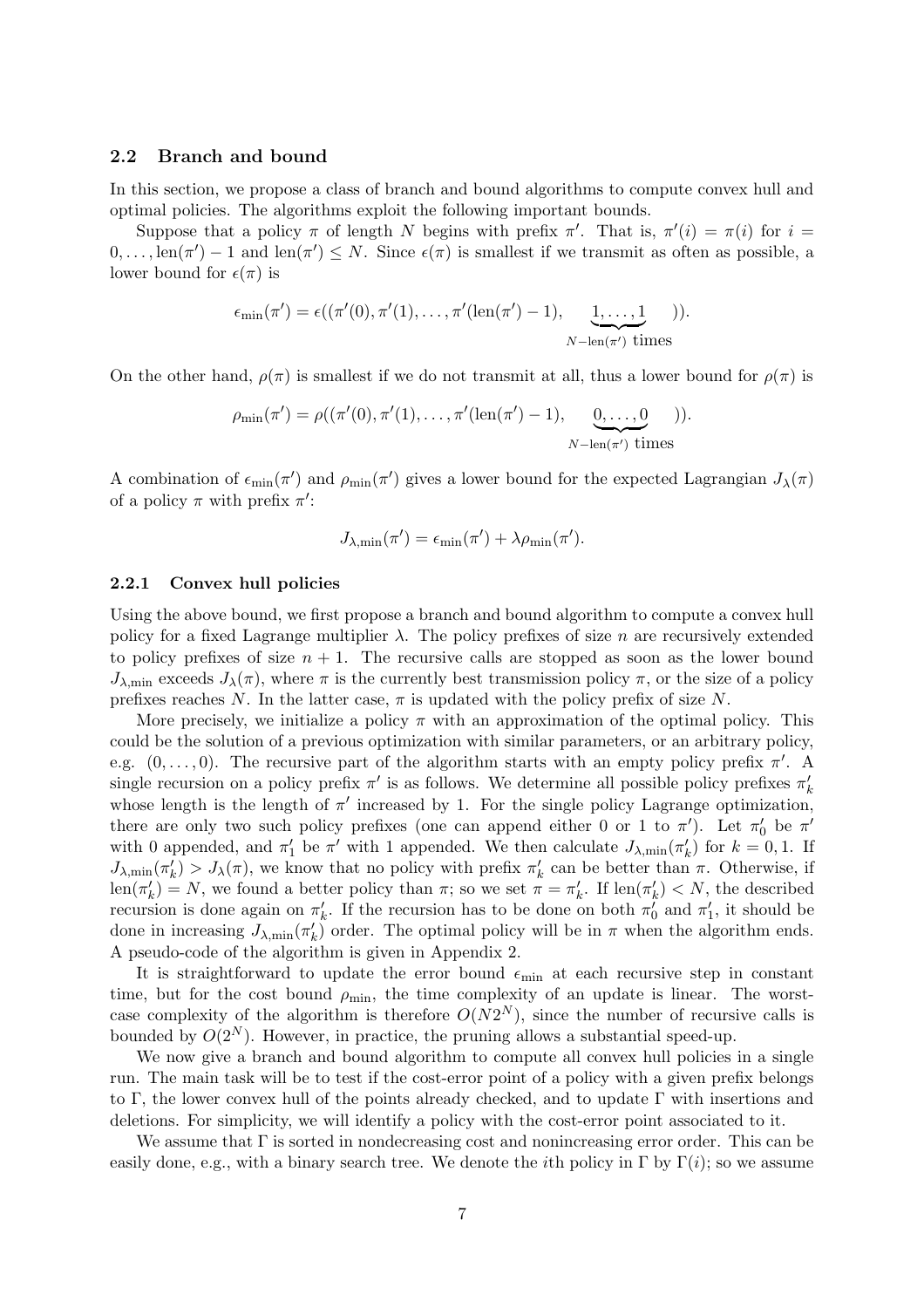

Figure 2: Example of convex hull test and insertion

that the ordering satisfies  $\rho(\Gamma(i)) \leq \rho(\Gamma(i+1)), i = 0, \ldots, |\Gamma| - 2$  and  $\epsilon(\Gamma(i)) \geq \epsilon(\Gamma(i+1)),$  $i = 0, \ldots, |\Gamma| - 2$ . Then, we define a function  $CHTest(\Gamma, \pi')$  that tests if a policy with prefix  $\pi'$ belongs to the lower convex hull  $\Gamma$ . The test consists of the following steps:

- 1. Try to find k such that  $\rho(\Gamma(k)) < \rho_{\min}(\pi') \leq \rho(\Gamma(k+1)).$
- 2. If no such k exists, set  $CHTest(\Gamma, \pi') = "yes".$
- 3. If  $(\rho_{\min}(\pi'), \epsilon_{\min}(\pi'))$  is above the line joining the points  $\Gamma(k)$  and  $\Gamma(k + 1)$ , set  $CHTest(\Gamma, \pi') = "yes",$  otherwise set it to "no".

To insert a new policy into Γ, we define a procedure  $CHInsert(\Gamma,\pi)$ . We assume that CHTest(Γ,π)="yes" at the time we call CHInsert(Γ,π). The procedure first inserts π into Γ and then convexifies  $\Gamma$  by ensuring that the lines joining neighboring points have an increasing slope. This can be done by checking if the left neighbor of the inserted point is above the line joining the left neighbor of the left neighbor of the inserted point to the inserted point. If it is, the left neighbor of the inserted point is removed and the check is repeated. The same check is done on the right neighbors of the inserted point.

Figure 2 illustrates CHTest and CHInsert on an example. Suppose that  $\Gamma$  currently consists of  $\Gamma(0), \ldots, \Gamma(5)$  and that we want to test if the policies with prefix  $\pi'_1$  belong to the lower convex hull.  $CHTest(\Gamma, \pi'_1)$  equals "no", because  $\pi'_1$  is above the line joining  $\Gamma(2)$  and  $\Gamma(3)$ . Since all policies with prefix  $\pi'_1$  are in the shaded area, none of them is in the lower convex hull. Suppose we want to insert  $\pi_2$  into Γ. CHInsert(Γ, $\pi_2$ ) removes Γ(2) and Γ(3) from Γ, because they are above the lines connecting  $\Gamma(1)$  and  $\pi_2$  and  $\pi_2$  and  $\Gamma(4)$ , respectively.

The branch and bound method to compute all convex hull policies is similar to the branch and bound method for the Lagrange optimization. We initialize  $\Gamma$  (the current lower convex hull) with  $\Gamma = \{(0, \ldots, 0), (1, \ldots, 1)\}\$ . We then start the recursive part of the algorithm with prefix  $\pi' = (1)$ . In each single recursion, we determine  $\pi'_k$ ,  $k = 0, 1$  as in the Lagrange optimization. For each  $\pi'_k$ , we then determine  $CHTest(\Gamma, \pi'_k)$ , and if it equals "yes", we either insert  $\pi'_k$  into  $\Gamma$ with  $CHInsert(\Gamma, \pi'_{k})$  if  $len(\pi'_{k}) = N$ , or we do the recursion again on  $\pi'_{k}$  if  $len(\pi'_{k}) < N$ .

When the algorithm stops,  $\Gamma$  is the lower convex hull of the policies with length N. A pseudo-code of the algorithm is given in Appendix 3.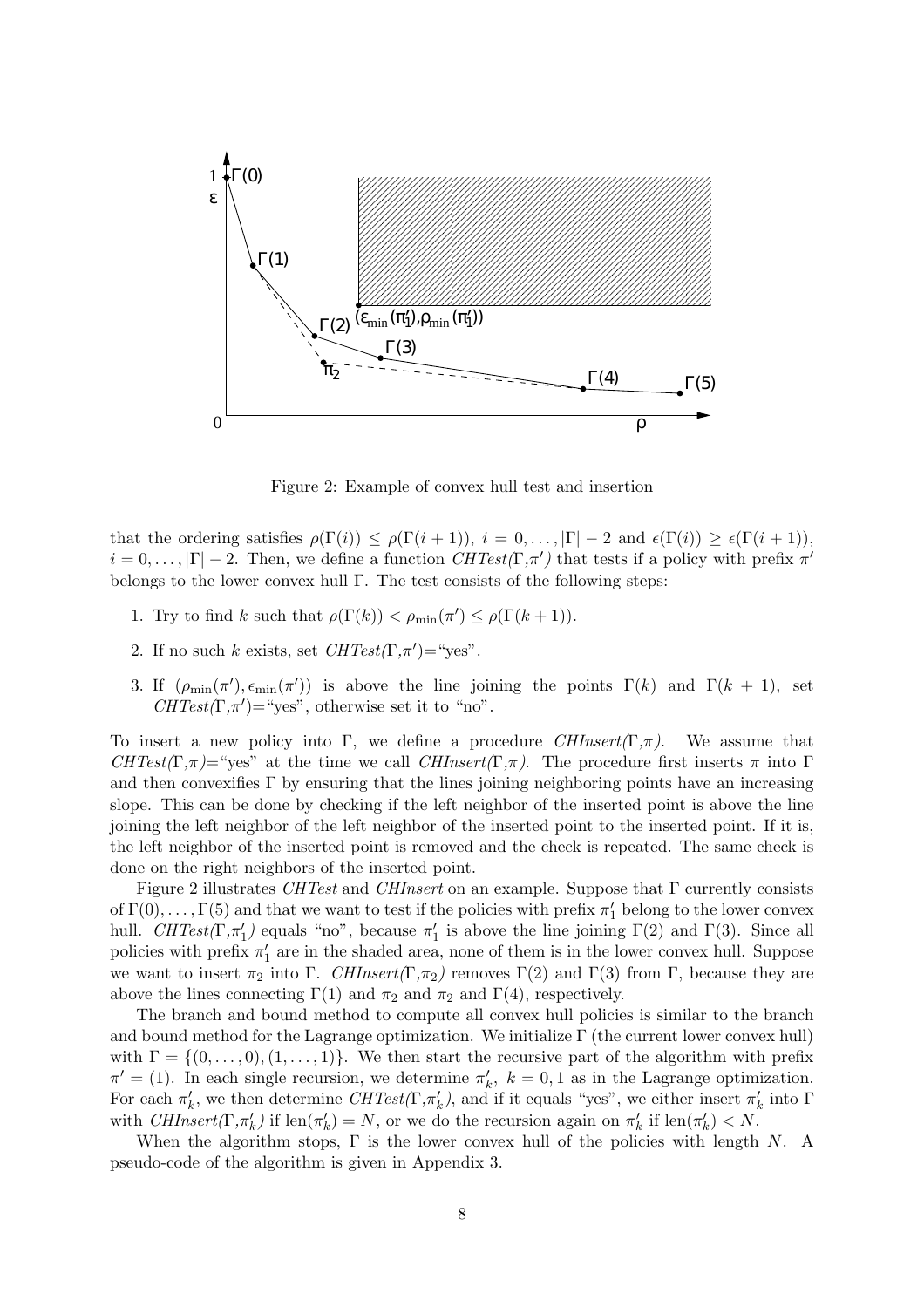#### 2.2.2 Optimal policies

The branch and bound approach to compute the convex hull policy for a fixed Lagrange multiplier can also be adapted to find an optimal policy for a given maximum cost  $\rho_{\text{max}}$ . In each recursion, we discard a policy prefix  $\pi'$  if  $\epsilon_{\min}(\pi') > \epsilon(\pi)$  or  $\rho_{\min}(\pi') > \rho_{\max}$  or  $\text{len}(\pi') = N$ ,  $\epsilon_{\min}(\pi') = \epsilon(\pi)$ , and  $\rho_{\min}(\pi') > \rho(\pi)$ . Here  $\pi$  denotes the current best policy.

To find all optimal points, we use the same algorithm as for the lower convex hull. We only need to change test function CHTest and insertion procedure CHInsert. We now use a test function  $OPTest(\Pi, \pi')$  that checks if policies with prefix  $\pi'$  are optimal among the set  $\Pi = {\Pi(0), \dots, \Pi(|\Pi|-1)}$  of all current optimal policies. This is done as follows.

- 1. Try to find  $k \in \{0, \ldots, |\Pi| 1\}$  such that  $\rho(\Pi(k)) < \rho_{\min}(\pi') \leq \rho(\Pi(k+1)).$
- 2. If no such k exists,  $\rho_{\min}(\pi')$  is either smaller or larger than all  $\rho(\Pi(k))$ . If it is smaller, set  $OPTest(\Pi, \pi') = \text{``yes''}.$  If it is larger, set it to "yes" if  $\epsilon_{\min}(\pi') < \epsilon(\Pi(|\Pi| - 1))$  and to "no" otherwise.
- 3. If such a k exists, set  $OPTest(\Pi, \pi') = \text{``yes''}$  if  $\epsilon_{\min}(\pi') < \epsilon(\Pi(k))$  and to "no", otherwise.

To insert a new policy into the current set of optimal policies Π, we define a procedure OPInsert(Π,π) on Π and a policy π. Here we also assume that  $OPTest(\Pi,\pi)$ = "yes" when calling  $OPInsert(\Pi,\pi)$ .

The procedure first finds the smallest  $k \in \{0, 1, \ldots, |\Pi| - 1\}$  such that  $\rho(\pi) \leq \rho(\Pi(k))$ . If no such k exists, it sets  $k = \Pi$ . Then,  $\pi$  is inserted at the end of  $\Pi$  if  $k = \Pi$ , at the beginning of Π if k = 0, and between Π(k − 1) and Π(k), otherwise. Note that after the insertion, we have  $\pi = \Pi(k)$ . Finally, all  $\Pi(i)$  with  $i > k$  and  $\epsilon(\Pi(i)) \geq \epsilon(\pi)$  are removed from  $\Pi$ . Then all  $\Pi(i)$ with  $i > k$  and  $\epsilon(\Pi(i)) \geq \epsilon(\Pi(k))$  are removed from  $\Pi$ . A pseudo-code of the procedure is given in Appendix 5.

In the computation of both  $\Gamma$  and  $\Pi$ , the worst-case complexity of a single insertion in the set Γ (resp. Π) is linear in the size of the set. We can nevertheless prove a worst-case complexity of  $O(N2^N)$  in the two cases by remarking that no more than  $2^N$  points can be removed from  $\Gamma$  (resp. II) in a single run of the algorithm, and that the complexity of a deletion is  $O(log |\Gamma|) = O(N)$ (resp.  $O(\log |\Pi|) = O(N)$ ). This is a worst-case complexity if we assume that the policies are stored in a balanced binary tree. Again, in practice, the pruning procedures CHTest and OPTest should yield substantial acceleration ratios.

# 3 Group of data units

We study in this section the complexity of optimal rate-distortion streaming for a group of interdependent data units. Since the rate-distortion optimization problem is NP-hard for a single data unit, it is also NP-hard for a group of data units. We now provide two important results that give relationships between optimal (resp. convex hull) policy vectors and optimal (resp. convex hull) policies.

**Lemma 2.** Let  $\vec{\pi}^* = (\pi_1^*, \ldots, \pi_L^*)$  be an optimal policy vector. Then all policies  $\pi_1^*, \ldots, \pi_L^*$  are optimal.

*Proof.* We prove the result by contradiction. Let  $\vec{\pi} = (\pi_1, \dots, \pi_L)$  be a policy vector with at least one non-optimal policy. Let, without loss of generality,  $\pi_L$  be a non-optimal policy, that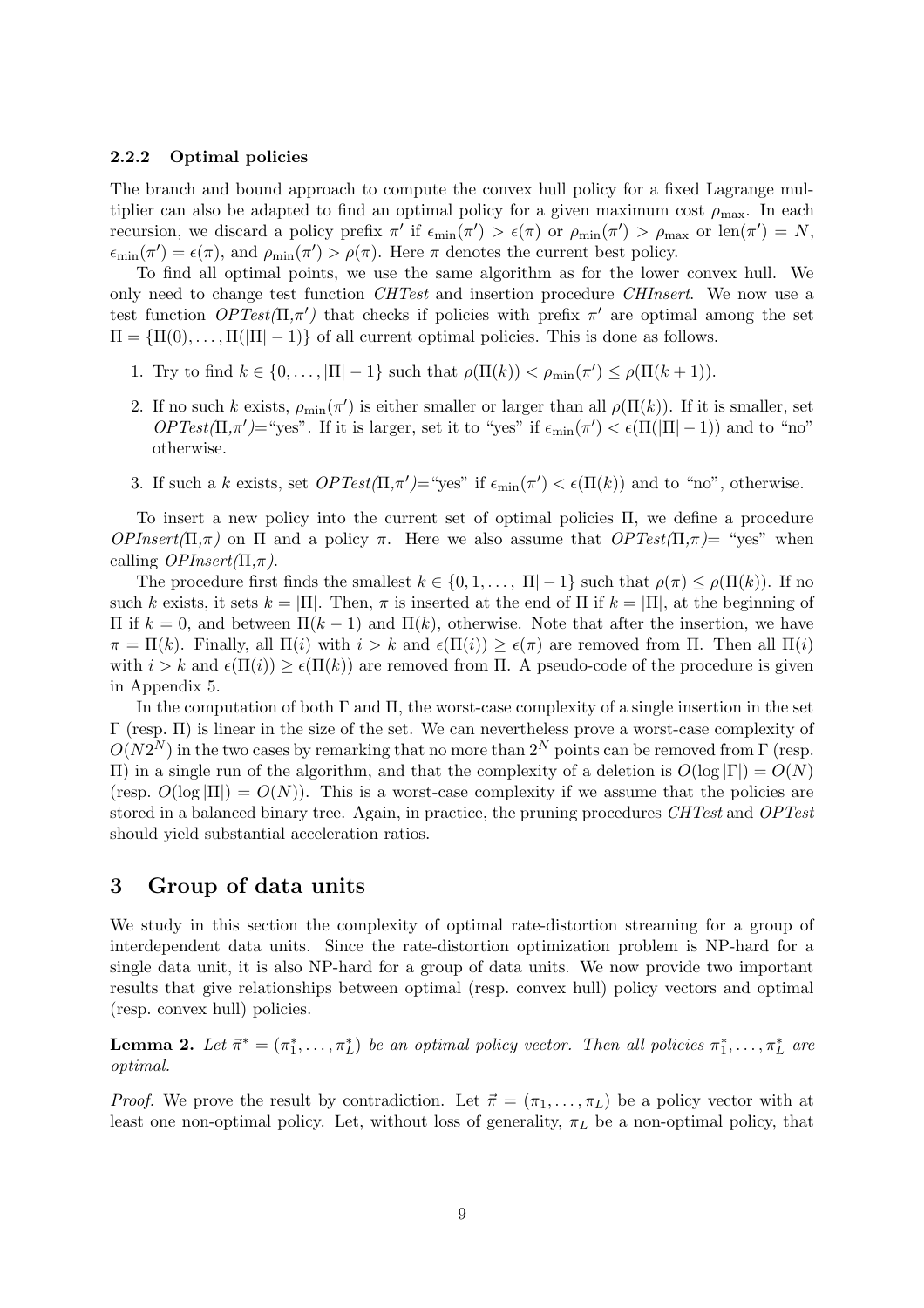is, there exists a policy  $\pi'$  such that  $\epsilon(\pi') \leq \epsilon(\pi_L)$  and  $\rho(\pi') < \rho(\pi_L)$ . Let  $\vec{\pi}' = (\pi'_1, \ldots, \pi'_L)$  with  $\pi'_1 = \pi_1, \ldots, \pi'_{L-1} = \pi_{L-1}, \pi'_L = \pi'.$  Then

$$
D(\vec{\pi}) = D_0 - \sum_{l=1}^{L} \Delta D_l \prod_{l' \leq l} (1 - \epsilon(\pi_{l'})) \geq D_0 - \sum_{l=1}^{L} \Delta D_l \prod_{l' \leq l} (1 - \epsilon(\pi_{l'}')) = D(\vec{\pi}')
$$

and

$$
R(\vec{\pi}) = \sum_{l=1}^{L} B_l \rho(\pi_l) > \sum_{l=1}^{L} B_l \rho(\pi'_l) = R(\vec{\pi}').
$$

 $\Box$ 

Thus,  $\vec{\pi}$  cannot be optimal.

We have a similar result for convex hull policy vectors.

**Lemma 3.** Let  $\vec{\pi}^* = (\pi_1^*, \ldots, \pi_L^*)$  be a convex hull policy vector. Then all policies  $\pi_1^*, \ldots, \pi_L^*$ are convex hull policies.

*Proof.* We prove the result by contradiction. Let  $\vec{\pi} = (\pi_1, \dots, \pi_L)$  be a policy vector with at least one policy that is not a convex hull policy. Let, without loss of generality,  $\pi_L$  be one such policy, that is, for all  $\lambda' > 0$ , there exists a policy  $\pi'$  such that  $J_{\lambda'}(\pi') < J_{\lambda'}(\pi_L)$ . Then for all  $\lambda>0$ 

$$
J_{\lambda}(\vec{\pi}) = D(\vec{\pi}) + \lambda R(\vec{\pi})
$$
  
\n
$$
= D_0 + \sum_{l=1}^{L} \left[ \Delta D_l \left( -\prod_{l'\preceq l} (1 - \epsilon(\pi_{l'})) \right) + \lambda B_l \rho(\pi_l) \right]
$$
  
\n
$$
= D_0 + \sum_{l=1}^{L-1} \left[ \Delta D_l \left( -\prod_{l'\preceq l} (1 - \epsilon(\pi_{l'})) \right) + \lambda B_l \rho(\pi_l) \right]
$$
  
\n
$$
- \Delta D_L \prod_{l'\preceq L} (1 - \epsilon(\pi_{l'})) + \Delta D_L \epsilon(\pi_L) \prod_{l'\preceq L} (1 - \epsilon(\pi_{l'})) + \lambda B_L \rho(\pi_L).
$$

If  $\Delta D_L > 0$  and  $\epsilon(\pi_{l'}) < 1$  for all  $l' \prec L$ , then with  $\lambda' = \frac{\lambda B_L}{\Delta D_I}$  $\frac{\lambda B_L}{\Delta D_L} \prod_{l' \prec L} \frac{1}{1 - \epsilon(\pi_{l'})}$  and  $\pi'$  such that  $J_{\lambda}(\pi') < J_{\lambda'}(\pi_L)$ , we have

$$
J_{\lambda}(\vec{\pi}) = D_0 + \sum_{l=1}^{L-1} \left[ \Delta D_l \left( -\prod_{l'\preceq l} (1 - \epsilon(\pi_{l'})) \right) + \lambda B_l \rho(\pi_l) \right]
$$
  

$$
-\Delta D_L \prod_{l'\prec L} (1 - \epsilon(\pi_{l'})) + \Delta D_L J_{\lambda'}(\pi_L) \prod_{l'\prec L} (1 - \epsilon(\pi_{l'}))
$$
  

$$
> D_0 + \sum_{l=1}^{L-1} \left[ \Delta D_l \left( -\prod_{l'\preceq l} (1 - \epsilon(\pi_{l'})) \right) + \lambda B_l \rho(\pi_l) \right]
$$
  

$$
-\Delta D_L \prod_{l'\prec L} (1 - \epsilon(\pi_{l'})) + \Delta D_L J_{\lambda'}(\pi') \prod_{l'\prec L} (1 - \epsilon(\pi_{l'}))
$$
  

$$
= J_{\lambda}(\vec{\pi}'),
$$

where  $\vec{\pi}' = (\pi_1, \ldots, \pi_{L-1}, \pi').$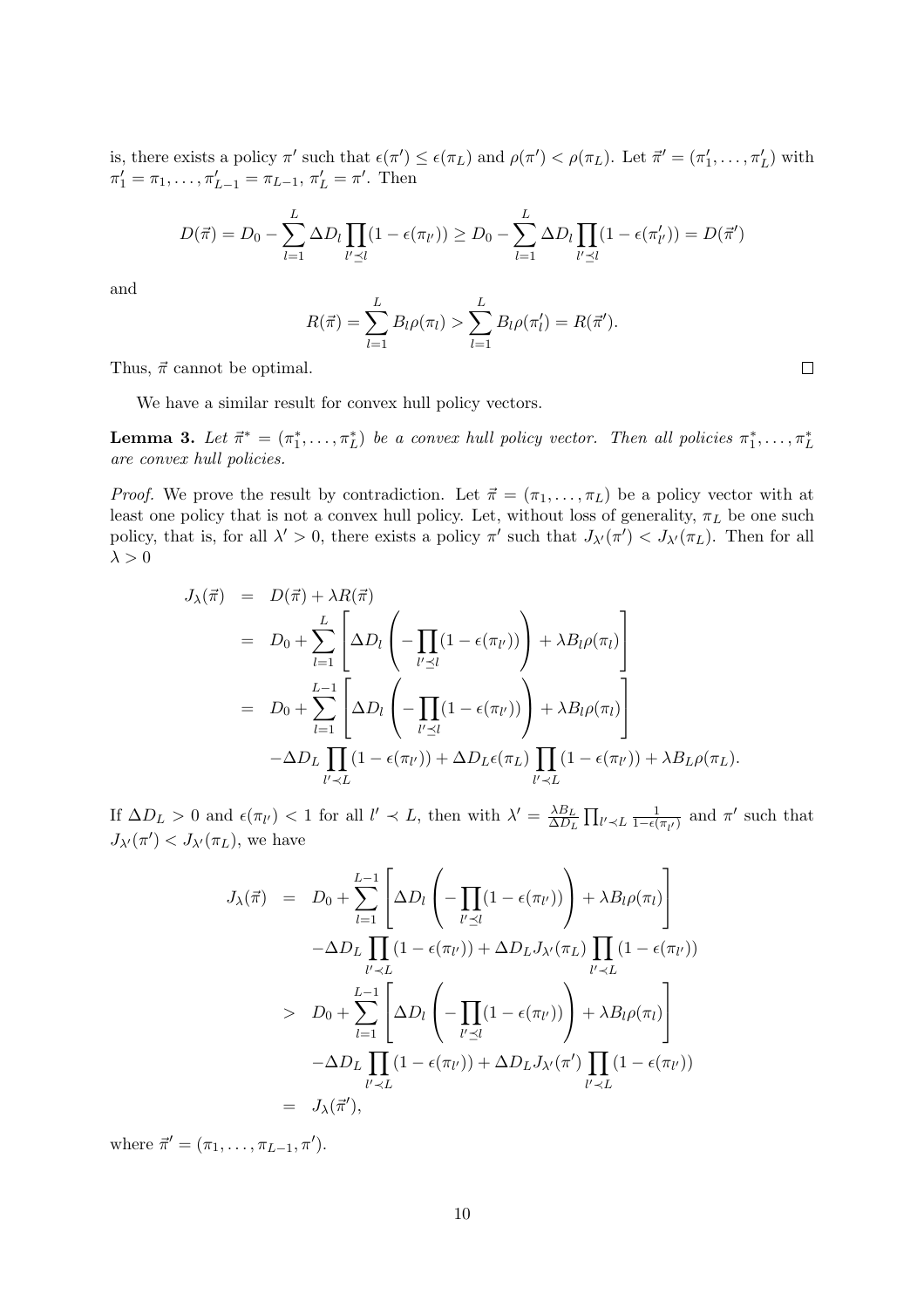If  $\Delta D_L = 0$  or if there exists  $l' \prec L$  with  $\epsilon(\pi_{l'}) = 1$ , then

$$
J_{\lambda}(\vec{\pi}) = D_0 + \sum_{l=1}^{L-1} \left[ \Delta D_l \left( - \prod_{l' \preceq l} (1 - \epsilon(\pi_{l'})) \right) + \lambda B_l \rho(\pi_l) \right] + \lambda B_L \rho(\pi_L).
$$

Since the convex hull policy  $\pi' = (0, \ldots, 0)$  is the only policy whose cost is zero, and since  $\pi_L$  is not a convex hull policy, we have  $\rho(\pi_L) > 0$ . Thus,

$$
J_{\lambda}(\vec{\pi}) > D_0 + \sum_{l=1}^{L-1} \left[ \Delta D_l \left( -\prod_{l'\preceq l} (1 - \epsilon(\pi_{l'})) \right) + \lambda B_l \rho(\pi_l) \right]
$$
  
=  $J_{\lambda}(\vec{\pi}'),$ 

where  $\vec{\pi}' = (\pi_1, \ldots, \pi_{L-1}, \pi')$ . So also in this case  $\vec{\pi}$  cannot be a convex hull policy vector.  $\Box$ 

#### 3.1 Branch and bound

Lemma 2 allows us to break the problem of finding an optimal policy vector for a group of data units into two parts. First, use the branch and bound algorithm of Section 2.2.2 to compute the set Π of all optimal policies for a single data unit. Then use another branch and bound algorithm, which is similar to the first one, except that instead of having the choice between two branches at each step, we have to choose the next policy among the set  $\Pi$ . We can derive lower bounds for pruning the recursion tree as in the single policy case.

Let  $\Pi(i)$  be the *i*th policy of  $\Pi$  in non-decreasing cost and non-increasing error order. Then  $\Pi(0)$  is the policy with the highest error and lowest cost (i.e.  $(0, \ldots, 0)$ ) and  $\Pi(|\Pi| - 1)$  is the policy with the lowest error and highest cost (i.e.  $(1, \ldots, 1)$ ).

As in the single data unit case, if we know that policy vector  $\vec{\pi}$  begins with prefix  $\vec{\pi}'$  =  $(\pi'_1, \pi'_2, \ldots, \pi'_{\text{len}(\vec{\pi}')}), \pi'_i = \pi_i \text{ for } i = 1, \ldots, \text{len}(\vec{\pi}')$ ,  $\text{len}(\vec{\pi}') \leq L$ , we can give bounds for  $D(\vec{\pi})$  and  $R(\vec{\pi})$ . Since  $D(\vec{\pi})$  is smallest if we transmit with the smallest error for each data unit, a lower bound for  $D(\vec{\pi})$  is

$$
D_{\min}(\vec{\pi}') = D(\pi'_1, \dots, \pi'_{\text{len}(\vec{\pi}')}, \underbrace{\Pi(|\Pi| - 1), \dots, \Pi(|\Pi| - 1)}_{L - \text{len}(\vec{\pi}') \text{ times}}). \tag{17}
$$

On the other hand,  $R(\vec{\pi})$  is smallest if we transmit with the lowest cost for each data unit. Thus, a lower bound for  $R(\vec{\pi})$  is

$$
R_{\min}(\vec{\pi}') = R(\pi'_1, \dots, \pi'_{\text{len}(\vec{\pi}')}, \underbrace{\Pi(0), \dots, \Pi(0)}_{L-\text{len}(\vec{\pi}') \text{ times}}). \tag{18}
$$

Thus, a lower bound for the expected Lagrangian  $J_{\lambda}(\vec{\pi})$  is

$$
J_{\lambda,\min}(\vec{\pi}') = D_{\min}(\vec{\pi}') + \lambda R_{\min}(\vec{\pi}'). \tag{19}
$$

Exploiting Lemmas 2 and 3, and bounds (17), (18), and (19), we can use branch and bound methods similar to the ones used in the single data unit case (see Appendix 6, 7, 8, and 9). Here we define functions CHTestV and OPTestV, and procedures CHInsertV and OPInsertV for policy vectors in a similar way to the single policy case.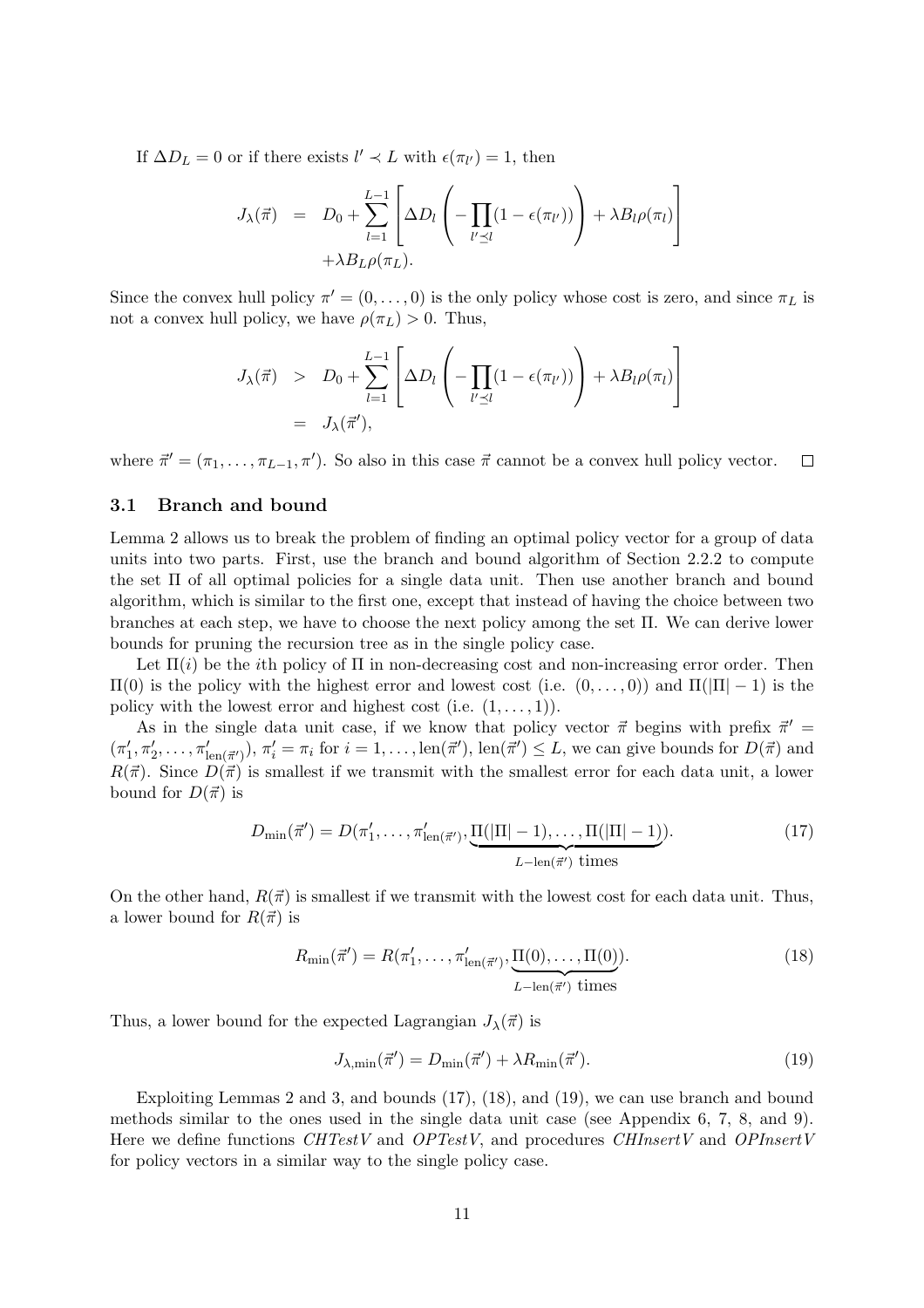The same kind of complexity analysis as in the single data unit case can be done, with the difference that the branching factor is not equal to two anymore, but to  $|\Pi|$  (resp.  $|\Gamma|$ ) for the optimal policy vectors (resp. convex hull policy vectors). The worst-case complexity of the computation of an optimal policy vector, ignoring all pruning steps, is then  $O(N2^N + L^2|\Pi|^L)$  $(\text{resp. } O(N2^N + L^2|\Gamma|^L)).$ 

# 4 Experimental results

In this section, we provide experimental results to illustrate the improvements allowed by our branch and bound algorithms. As in [2], the probability density function of FTT was modeled as a shifted Gamma distribution with rightward shift  $\kappa_F$  and parameters  $n_F$  and  $\alpha_F$  [2], that is, for  $t \geq \kappa_F$ , we have

$$
p_F(t) = \frac{\alpha_F}{\Gamma(n_F)} (\alpha_F(t - \kappa_F))^{n_F - 1} e^{-\alpha_F(t - \kappa_F)},
$$

where  $\Gamma$  is the gamma function. Similarly, the probability density function of  $BTT$  was modeled as the shifted Gamma distribution

$$
p_B(t) = \frac{\alpha_B}{\Gamma(n_B)} (\alpha_B(t - \kappa_B))^{n_B - 1} e^{-\alpha_B(t - \kappa_B)},
$$

where  $\kappa_B$  is the rightward shift  $\kappa_B$  and  $n_B$  and  $\alpha_B$  are parameters.

#### 4.1 Single data unit

We compare the branch and bound algorithm (Appendix 2) to the dynamic programming approach of [2] for computing a policy that minimizes the Lagrangian (3) for a fixed  $\lambda$ . We use the number of visited nodes in the decision process tree as the performance measure. This is a reasonable choice since both algorithms require a similar number of operations per node, with the difference that in the branch and bound algorithm, one more comparison is made to decide if the current branch should be pruned.

In practice, however, we seek the best policy for a given maximum cost, not for a given Lagrange multiplier. With the approach of [2], one must then combine the dynamic programming algorithm with the bisection method to find a convex hull solution for this given cost. A straightforward way to speed up this approach is to replace dynamic programming with our branch and bound technique. However, even with this improvement, this approach has two drawbacks. First, several iterations might be needed until a solution is found. Second, one cannot guarantee that the solution is optimal for the given cost since only convex hull solutions can be found. A better and faster approach is to use the branch and bound algorithm of Section 2.2.2 (Appendix 4). Figure 3 compares the complexity of respectively the dynamic programming approach of [2], the algorithm of Appendix 2 (curves denoted by "Lagrange branch and bound"), and the algorithm of Appendix 4 (curves denoted by "Constrained branch and bound"). In the latter algorithm, the cost constraint was taken as the one corresponding to the solution of the first two algorithms. We provide results for two different Lagrange multipliers. The channel parameters were chosen as in [2]. Figure 4 shows the results for another set of channel parameters.

While dynamic programming must visit all  $2^{N+1}-1$  nodes, the results show that the number of visited nodes is much smaller for the two branch and bound algorithms. Note also how the branch and bound algorithm of Appendix 4 was faster than the one of Appendix 2.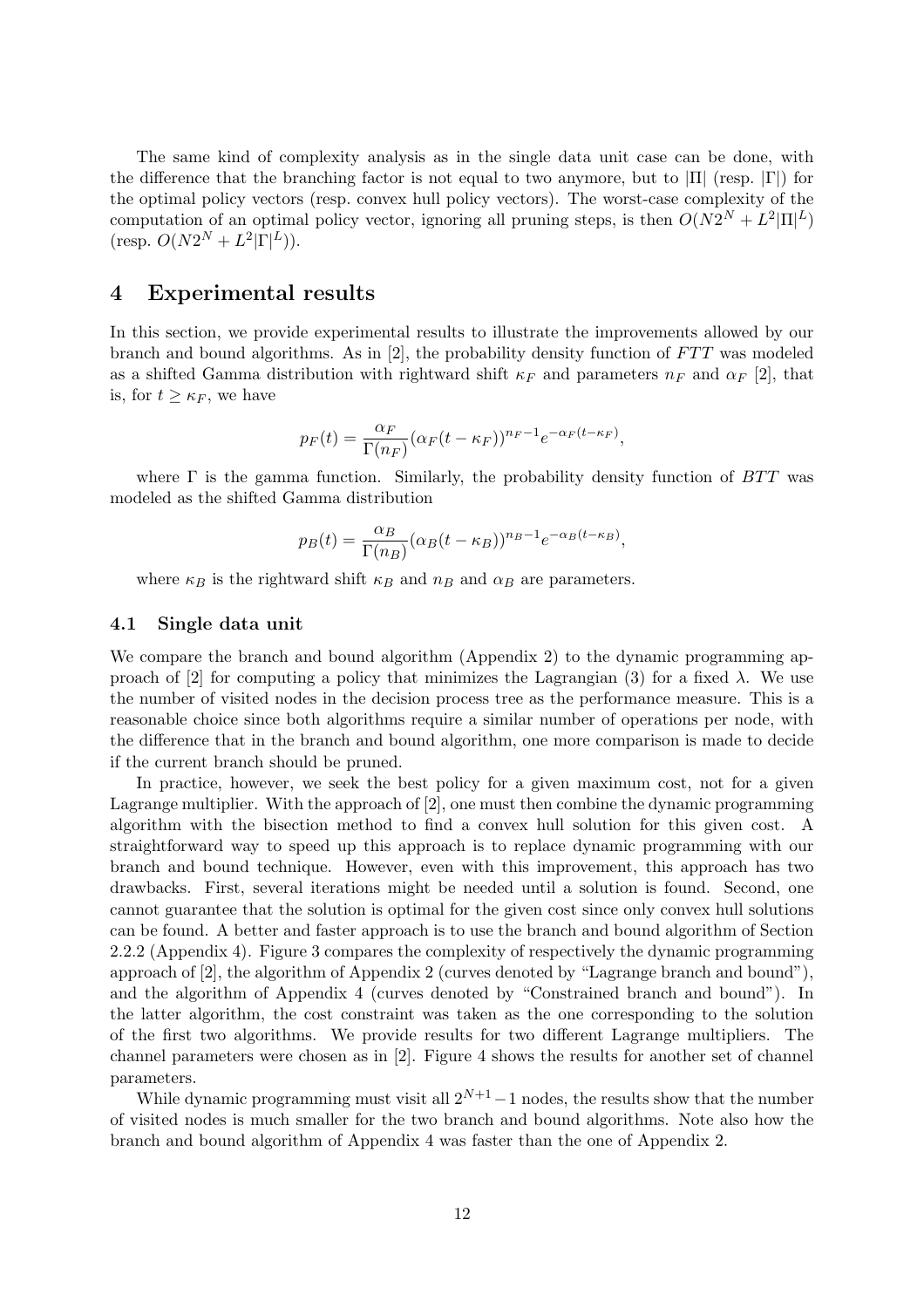

Figure 3: Number of visited nodes as a function of the number of transmission opportunities for the dynamic programming algorithm, the branch and bound algorithm of Appendix 2, and the branch and bound algorithm of Appendix 4. The results are shown for Lagrange multiplier  $\lambda = 0.01$  and 0.5. The channel parameters are  $\epsilon_F = \epsilon_B = 0.2, \kappa_F = \kappa_B = 25$  ms,  $n_F = n_B =$  $2, 1/\alpha_F = 1/\alpha_B = 12.5$ . The number of transmission opportunities is  $N = 8$ , the time interval between two opportunities is 50 ms.

# 4.2 Group of data units

The branch and bound algorithms for computing optimal policy vectors are too time-consuming for online applications. But they can be used in offline applications or to evaluate the quality of heuristic solutions. We now compare the quality of the solutions found by the SA algorithm to the ones computed with the branch and bound algorithm for a set of data units and a given rate constraint (Appendix 8). We provide two examples that show that the SA algorithm can perform poorly. As in [2], the stopping criterion for the SA algorithm is  $J_{\lambda}(\vec{\pi}^{(k-1)}) = J_{\lambda}(\vec{\pi}^{(k)})$ , and the single policies are changed in round-robin style  $(l_k = ((k-1) \mod L) + 1)$ .

We encoded the Foreman video sequence in CIF size according to the Video-CD standard (MPEG1, 1150 kilobits per second with a frame rate of 25 frames per second) and computed policy vectors for a group of ten frames (frame 13 to frame 22). The frame sequence was IBBPBBPBBP, where I-frames are independent, P-frames depend on the last Por I-frame, and B-frames depend on the last and next P- or I-frame. The frame sizes (in bits) were  $(B_1, \ldots, B_{10}) = (211048, 30252, 24996, 178508, 20820, 20292, 81988, 26820, 15164,$ 77676). The distortions in dB were  $(D_0, \Delta D_1, \ldots, \Delta D_{10}) = (11.78, 3.35, 3.01, 3.06, 3.53, 2.94, ...)$ 2.93, 3.26, 2.98, 3.08, 3.24). They were computed as follows. Let  $X_i$ ,  $i = 1, ..., 10$  denote an original frame,  $Y_i$ ,  $i = 1, \ldots, 10$  denote a decoded frame, G denote a constant frame where all pixel values are equal to 128. Then  $D_0 = \frac{1}{10}$  $\frac{1}{10} \sum_{i=1}^{10} PSNR(X_i, G)$  and  $\Delta D_i$  =  $\frac{1}{10}(PSNR(X_i,Y_i) - PSNR(X_i,G))$ , where PSNR is the peak-signal-to-noise-ratio of the Y component. Finally, the number of transmission opportunities was  $N = 8$ , and the channel parameters were as in Fig. 3.

The SA solution for Lagrange multiplier λ = 6.4 · 10−<sup>5</sup> was ((1, 0, 0, 0, 0, 0, 0, 0), (0, 0, 0, 0, 0, 0, 0, 0), (1, 0, 0, 0, 0, 0, 0, 0), (1, 0, 0, 0, 0, 1, 0, 0), (1, 0, 0, 0, 0, 0, 0, 0), (1, 0, 0, 0, 0, 0, 0, 0), (1, 0, 0, 0, 0, 1, 0, 0), (1, 0, 0, 0, 0, 0, 0, 0), (1, 0, 0, 0, 0, 1, 0, 0), (1, 0, 0, 0, 0, 0, 0, 0)), yielding an expected rate of 756,566 bits and an expected PSNR of 29.97 dB. The branch and bound algorithm was able to find a much better solution. Indeed, for rate constraint 756,560 bits, it found the solution ((1, 0, 0, 0, 1, 0, 0, 0), (1, 0, 0, 0, 0, 0, 0, 0), (1, 0, 0, 0, 0, 0, 0, 0), (1,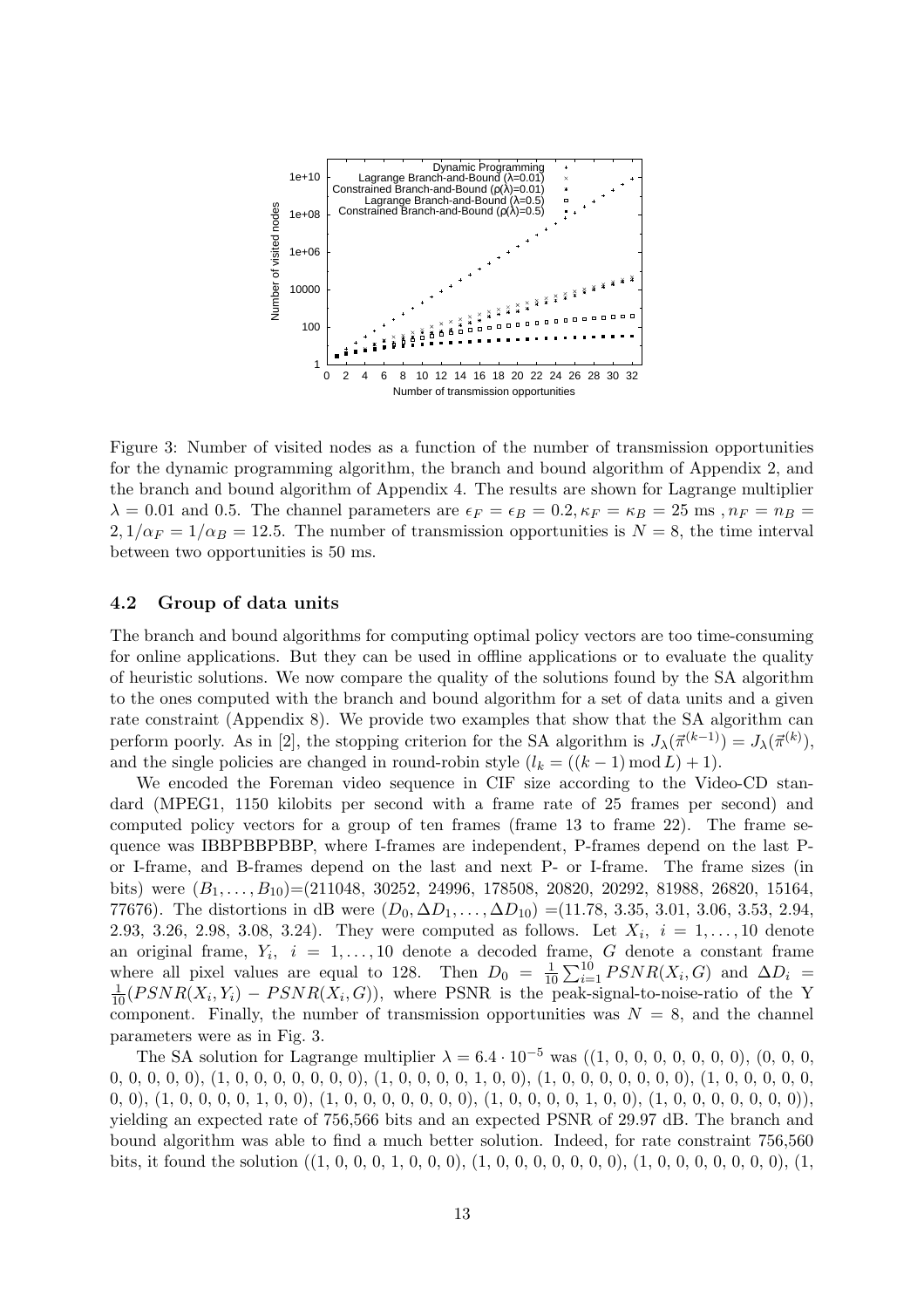

Figure 4: Number of visited nodes as a function of the number of transmission opportunities for the dynamic programming algorithm, the branch and bound algorithm of Appendix 2, and the branch and bound algorithm of Appendix 4. The results are shown for Lagrange multiplier  $\lambda = 0.01$  and 0.5. The channel parameters are  $\epsilon_F = \epsilon_B = 0.01, \kappa_F = \kappa_B = 25$  ms,  $n_F = n_B =$  $8, 1/\alpha_F = 1/\alpha_B = 12.5$ . The number of transmission opportunities is  $N = 8$ , the time interval between two opportunities is 50 ms.

0, 0, 0, 1, 0, 0, 0), (1, 0, 0, 0, 1, 0, 0, 0), (1, 0, 0, 1, 0, 0, 1, 0), (1, 0, 0, 0, 1, 0, 0, 0), (0, 0, 0, 0, 0, 0, 0, 0), (0, 0, 0, 0, 0, 0, 0, 0), (0, 0, 0, 0, 0, 0, 0, 0)), whose expected rate and PSNR are 756,560 bits and 30.67 dB, respectively.

For λ = 7.2 · 10−<sup>5</sup> and the same channel parameters, the SA solution was ((0, 0, 0, 0, 0, 0, 0, 0), (0, 0, 0, 0, 0, 0, 0, 0), (1, 0, 0, 0, 0, 0, 0, 0), (1, 0, 0, 0, 0, 0, 0, 0), (1, 0, 0, 0, 0, 0, 0, 0), (1, 0, 0, 0, 0, 0, 0, 0), (1, 0, 0, 0, 0, 0, 0, 0), (0, 0, 0, 0, 0, 0, 0, 0), (1, 0, 0 ,0, 0, 0, 0, 0), (0, 0, 0, 0, 0, 0, 0, 0)), yielding an expected rate of 341,768 bits and an expected PSNR of 11.78 dB. For this rate constraint, the branch and bound algorithm found solution  $(1, 0, 0, 1, 0, 1, 0, 0)$ , (0, 0, 0, 0, 0, 0, 0, 0), (0, 0, 0, 0, 0, 0, 0, 0), (0, 0, 0, 0, 0, 0, 0, 0), (0, 0, 0, 0, 0, 0, 0, 0), (0, 0, 0, 0, 0, 0, 0, 0), (0, 0, 0, 0, 0, 0, 0, 0), (0, 0, 0, 0, 0, 0, 0, 0), (0, 0, 0, 0, 0, 0, 0, 0), (0, 0, 0, 0, 0, 0, 0, 0)), whose expected rate and PSNR were 341,187 bits and 15.10 dB, respectively.

Note that in the last case, the SA solution transmits B- and P- frames without sending the I-frame they depend on, which is not a reasonable strategy.

# 5 Conclusion

This work has three important contributions. First, it showed that the problem of optimal ratedistortion streaming of packetized multimedia in the sender-driven transmission over a single QoS network using retransmissions with feedback is NP-hard. This justifies the use of fast heuristic techniques such as the SA algorithm. Second, it gives a branch and bound algorithm for minimizing the Lagrangian for a single data unit. Our algorithm is much faster than the dynamic programming approach of [2]. Thus, it can be used to speed up the SA algorithm. Finally, the work introduces branch and bound algorithms for computing optimal policies for a group of data units. These algorithms can be used in offline applications or to evaluate the quality of suboptimal solutions.

#### APPENDIX 1 Proof of equality (2)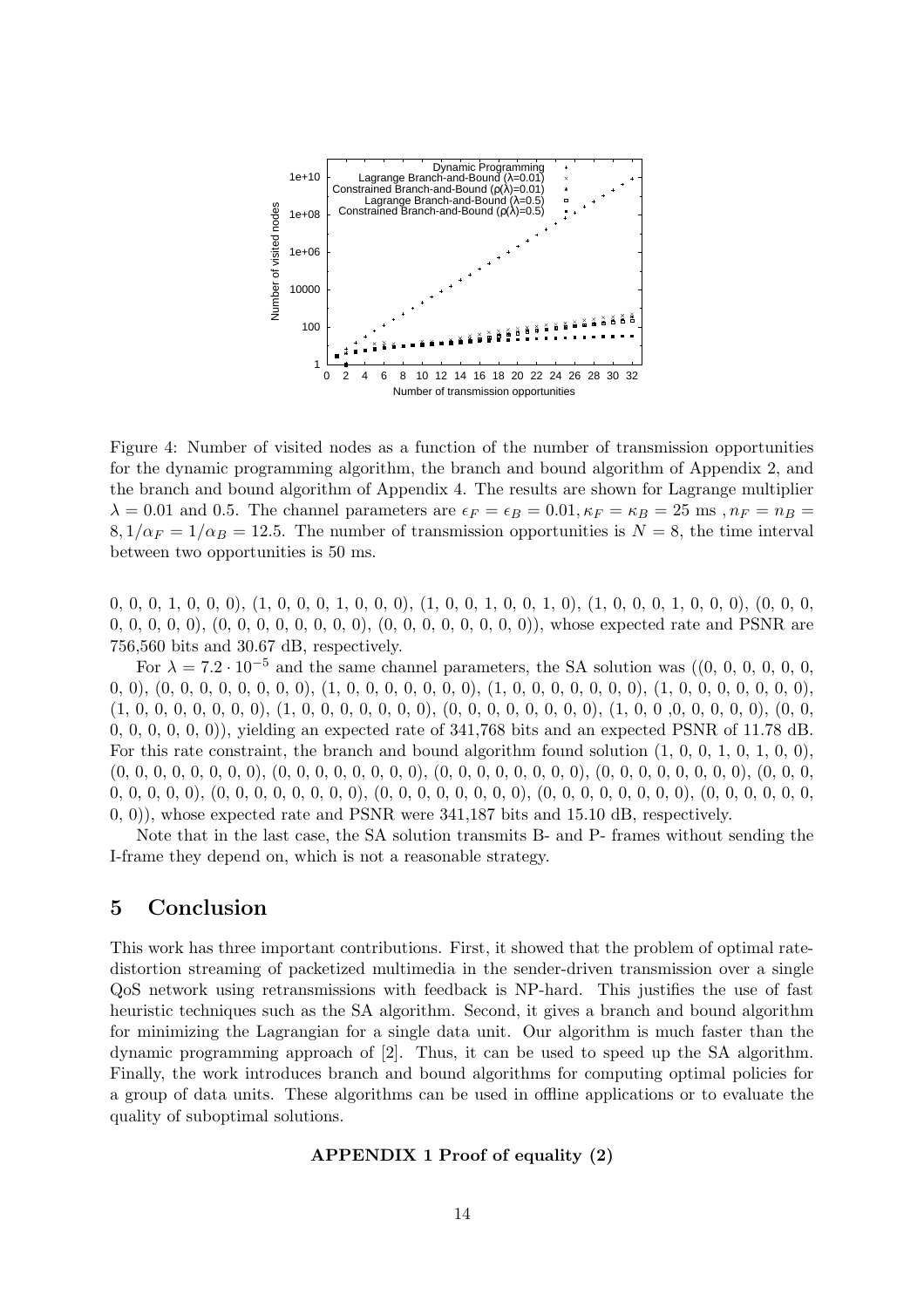$\sum_{j=0}^{i} \pi(j)$  multiplied by the probability that the first acknowledgment is received in the time From the definition of the mean,  $\rho(\pi)$  is equal to the sum for each i of terms of the form interval  $[s_i, s_{i+1}]$ . For convenience, we assume  $s_{\text{len}(\pi)} = +\infty$  and  $P\{RTT > 0\} = 1$ . The probability that the first acknowledgment is received between times  $s_i$  and  $s_{i+1}$  can be written

$$
\left(\prod_{\substack{js_i-s_j\}\right)\cdot\left(1-\prod_{\substack{js_{i+1}-s_j\mid\overline{RTT}>s_i-s_j\}\right),
$$

where the first factor is the probability that no acknowledgment was received at time  $s_i$ , and the second factor is the probability that an acknowledgment is received at time  $s_{i+1}$  given that no acknowledgment was received at time  $s_i$ . We denote by  $PN_i$  the first factor and by  $1 - PC_i$ the second factor.

Hence

$$
\rho(\pi) = \sum_{i=0}^{\text{len}(\pi)-1} \left( \sum_{j=0}^{i} \pi(j) \right) PN_i \cdot (1 - PC_i)
$$
  
\n
$$
= \sum_{i=0}^{\text{len}(\pi)-1} \left( \sum_{j=0}^{i} \pi(j) \right) (PN_i - PN_i \cdot PC_i)
$$
  
\n
$$
= \sum_{i=0}^{\text{len}(\pi)-1} \left( \sum_{j=0}^{i} \pi(j) \right) \left[ \prod_{\substack{j s_i - s_j\} - \prod_{\substack{j s_{i+1} - s_j\} \right]
$$

The last line is due to

$$
P\{\overline{RTT} > s_{i+1} - s_j \mid \overline{RTT} > s_i - s_j\} = \frac{P\{\overline{RTT} > s_{i+1} - s_j\}}{P\{\overline{RTT} > s_i - s_j\}}.
$$

Now we can separate into two distinct sums

$$
\rho(\pi) = \left( \sum_{i=0}^{\text{len}(\pi)-1} \left( \sum_{j=0}^{i} \pi(j) \right) \prod_{\substack{j s_i - s_j\} \right) + \left( \sum_{i=0}^{\text{len}(\pi)-1} \left( \sum_{j=0}^{i} \pi(j) \right) \prod_{\substack{j s_{i+1} - s_j\} \right)
$$

If we change the summation index and let  $k = i + 1$ , we have for the second sum

$$
\sum_{k=1}^{\operatorname{len}(\pi)} \left( \sum_{j=0}^{k-1} \pi(j) \right) \prod_{\substack{j < k \\ \pi(j)=1}} P\{\overline{RTT} > s_k - s_j\}.
$$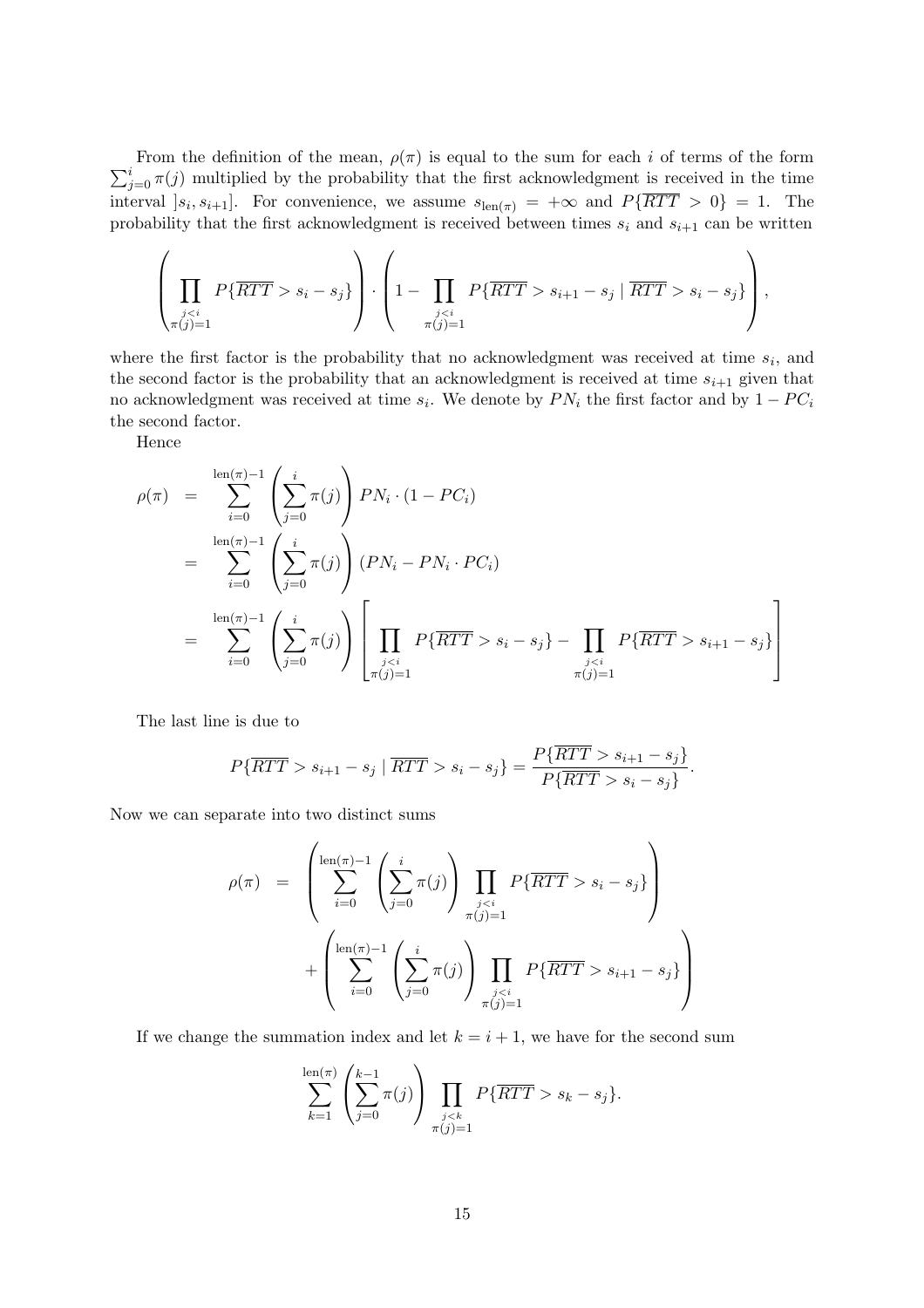By summing the corresponding terms in the two sums, we obtain

$$
\rho(\pi) = \pi(0) \n+ \sum_{i=1}^{\ln(\pi)-1} \left( \prod_{\substack{j s_i - s_j\} \right) \left[ \left( \sum_{j=0}^i \pi(j) \right) - \left( \sum_{j=0}^{i-1} \pi(j) \right) \right] \n+ \left( \sum_{j=0}^{\ln(\pi)-1} \pi(j) \right) \left( \prod_{\substack{j\leq \ln(\pi)-1 \\ \pi(j)=1}} P\{\overline{RTT} > s_{\ln(\pi)} - s_j\} \right).
$$

The last line is equal to zero from our assumption that  $s_{\text{len}(\pi)} = +\infty$ . The quantity in brackets in the second line is equal to  $\pi(i)$ . Hence we obtain the announced result.

# APPENDIX 2 Lagrange optimization for a single policy

```
\pi \leftarrow (0, \ldots, 0)\pi' \Leftarrow ()BBLagrangeOptimizationRecursion(\pi')end
\text{Recursive procedure } \mathbf{BBLagrangeOptimizationRecursion}(\pi')\text{:}\pi'_0 \Leftarrow (\pi'(0), \ldots, \pi'(\text{len}(\pi')-1), 0)\pi_1' \Leftarrow (\pi'(0), \ldots, \pi'(\text{len}(\pi')-1), 1)J_0 \Leftarrow J_{\lambda,\min}(\pi'_0)J_1 \Leftarrow J_{\lambda,\min}(\pi_1')if J_0 \leq J_1 then
   if J_0 < J_\lambda(\pi) then
       if \operatorname{len}(\pi_0') = \operatorname{len}(\pi) then
          \pi \Leftarrow \pi'_0else
          \text{BBLagrangeOptimizationRecursion}(\pi_0')end if
   end if
   if J_1 < J_\lambda(\pi) then
       if len(\pi_1') = len(\pi) then
          \pi \Leftarrow \pi_1'else
          \text{BBLagrangeOptimizationRecursion}(\pi_1')end if
   end if
else
   if J_1 < J_\lambda(\pi) then
       if len(\pi_1') = len(\pi) then
          \pi \Leftarrow \pi_1'else
          \text{BBLagrangeOptimizationRecursion}(\pi_1')
```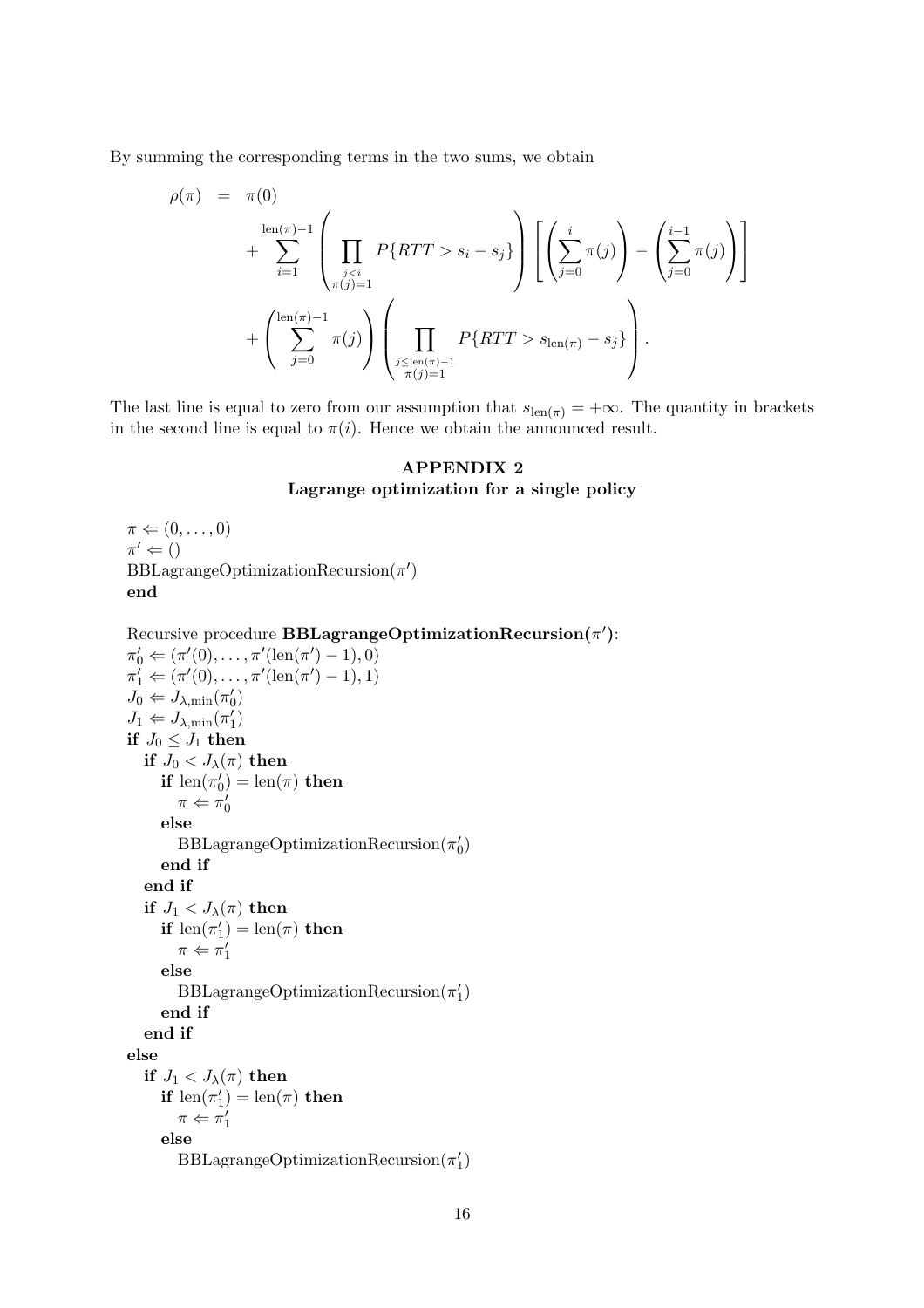```
end if
  end if
  if J_0 < J_\lambda(\pi) then
      if len(\pi'_0) = len(\pi) then
        \pi \Leftarrow \pi'else
        \text{BBLagrangeOptimizationRecursion}(\pi_0')end if
  end if
end if
```
# APPENDIX 3 Computation of all convex hull policies

At termination, the convex hull policies are in  $\Gamma$ .  $\Gamma \Leftarrow \{(0, \ldots, 0), (1, \ldots, 1)\}\$  $\pi' \Leftarrow (1)$  $\text{BBConvexHullRecursion}(\pi')$ end

Recursive procedure BBConvexHullRecursion $(\pi')$ : Increase length of  $\pi'$  by 1  $\pi'(\operatorname{len}(\pi')-1) \Leftarrow 0$ if  $\text{CHTest}(\Gamma, \pi') = "yes"$  then if  $len(\pi') = l$  then CHInsert $(\Gamma, \pi')$ else  $\text{BBConvexHullRecursion}(\pi')$ end if end if  $\pi'(\operatorname{len}(\pi')-1) \Leftarrow 1$ if  $\text{CHTest}(\Gamma, \pi') = "yes"$  then if  $len(\pi') = l$  then CHInsert $(\Gamma, \pi')$ else  $\text{BBConvexHullRecursion}(\pi')$ end if end if

#### APPENDIX 4

Optimization for a single policy and a rate constraint

 $\pi \leftarrow (0, \ldots, 0)$  $\pi' \Leftarrow ()$  $\text{BBConstrainedOptimizationRecursion}(\pi')$ end

 ${\rm Recuristic}$  procedure  ${\rm BBC on strainedOptimizationRecursion(\pi')$ :  $\pi'_0 \Leftarrow (\pi'(0), \ldots, \pi'(\text{len}(\pi')-1), 0)$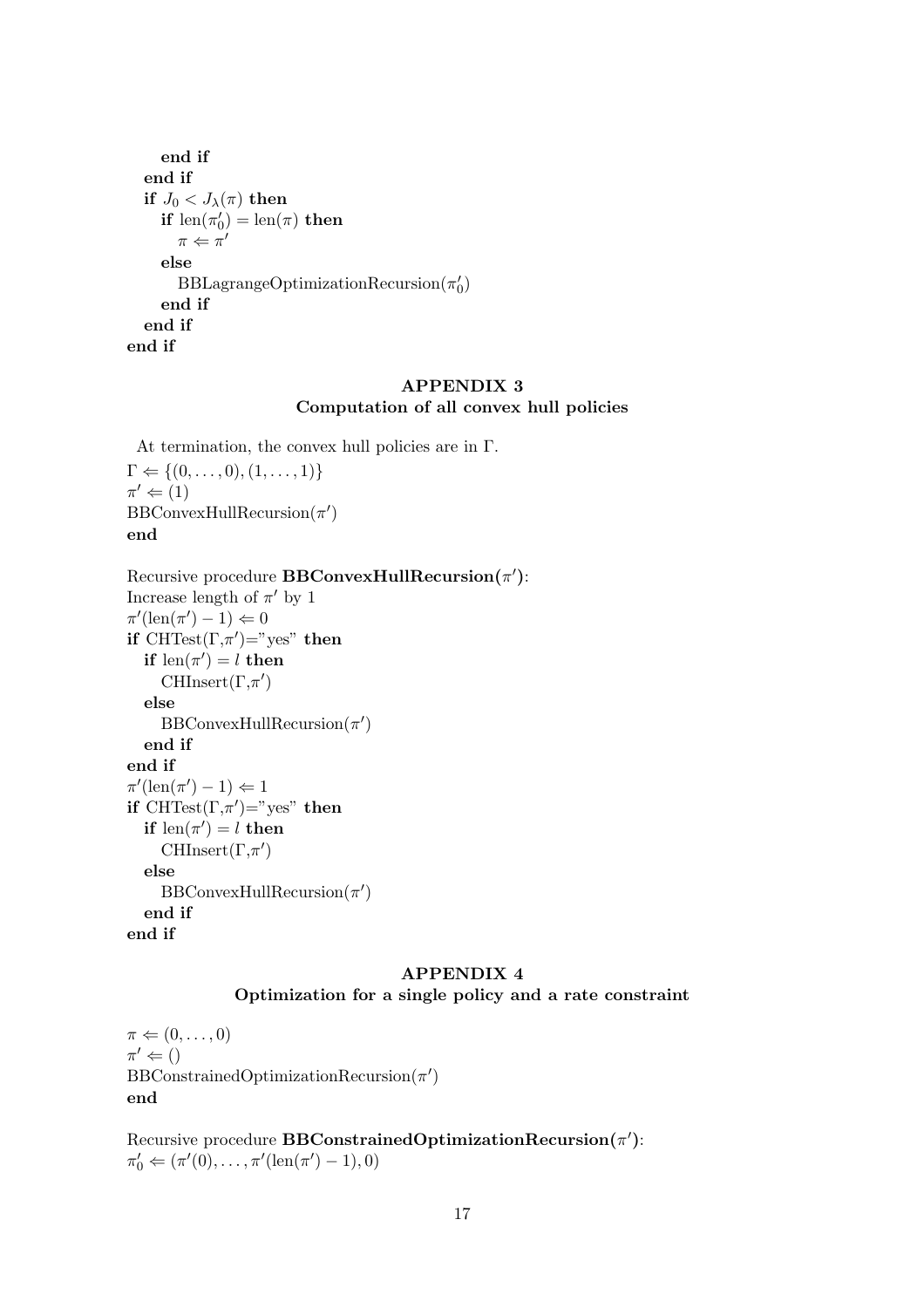$\pi'_1 \Leftarrow (\pi'(0), \ldots, \pi'(\text{len}(\pi')-1), 1)$  $\epsilon_0 \Leftarrow \epsilon_{\min}(\pi_0')$  $\epsilon_1 \Leftarrow \epsilon_{\min}(\pi_1')$ if  $\epsilon_0 \leq \epsilon_1$  then if  $\epsilon_0 \leq \epsilon(\pi)$  and  $\rho_{\min}(\pi_0) \leq \rho_{\max}$  then if  $\text{len}(\pi_0') = \text{len}(\pi)$  then if  $\epsilon_0 < \epsilon(\pi)$  or  $(\epsilon_0 = \epsilon(\pi)$  and  $\rho_{\min}(\pi_0) < \rho(\pi)$  then  $\pi \Leftarrow \pi_0'$ end if else  $\text{BBConstrainedOptimizationRecursion}(\pi_0')$ end if end if if  $\epsilon_1 \leq \epsilon(\pi)$  and  $\rho_{\min}(\pi_1) \leq \rho_{\max}$  then if  $len(\pi_1') = len(\pi)$  then if  $\epsilon_1 < \epsilon(\pi)$  or  $(\epsilon_1 = \epsilon(\pi)$  and  $\rho_{\min}(\pi_1) < \rho(\pi)$  then  $\pi \Leftarrow \pi_1'$ end if else  $\text{BBConstrainedOptimizationRecursion}(\pi_1')$ end if end if else if  $\epsilon_1 \leq \epsilon(\pi)$  and  $\rho_{\min}(\pi_1) \leq \rho_{\max}$  then if  $len(\pi_1') = len(\pi)$  then if  $\epsilon_1 < \epsilon(\pi)$  or  $(\epsilon_1 = \epsilon(\pi)$  and  $\rho_{\min}(\pi_1) < \rho(\pi)$  then  $\pi \Leftarrow \pi_1'$ end if else  $\text{BBConstrainedOptimizationRecursion}(\pi_1')$ end if end if if  $\epsilon_0 \leq \epsilon(\pi)$  and  $\rho_{\min}(\pi_0) \leq \rho_{\max}$  then if  $\text{len}(\pi_0') = \text{len}(\pi)$  then if  $\epsilon_0 < \epsilon(\pi)$  or  $(\epsilon_0 = \epsilon(\pi)$  and  $\rho_{\min}(\pi_0) < \rho(\pi)$  then  $\pi \Leftarrow \pi_0'$ end if else  $\text{BBConstrainedOptimizationRecursion}(\pi_0')$ end if end if end if

# APPENDIX 5 Computation of all optimal policies

At termination, the optimal policies are in Π.  $\Pi \Leftarrow \{(0, \ldots, 0), (1, \ldots, 1)\}\$  $\pi' \Leftarrow (1)$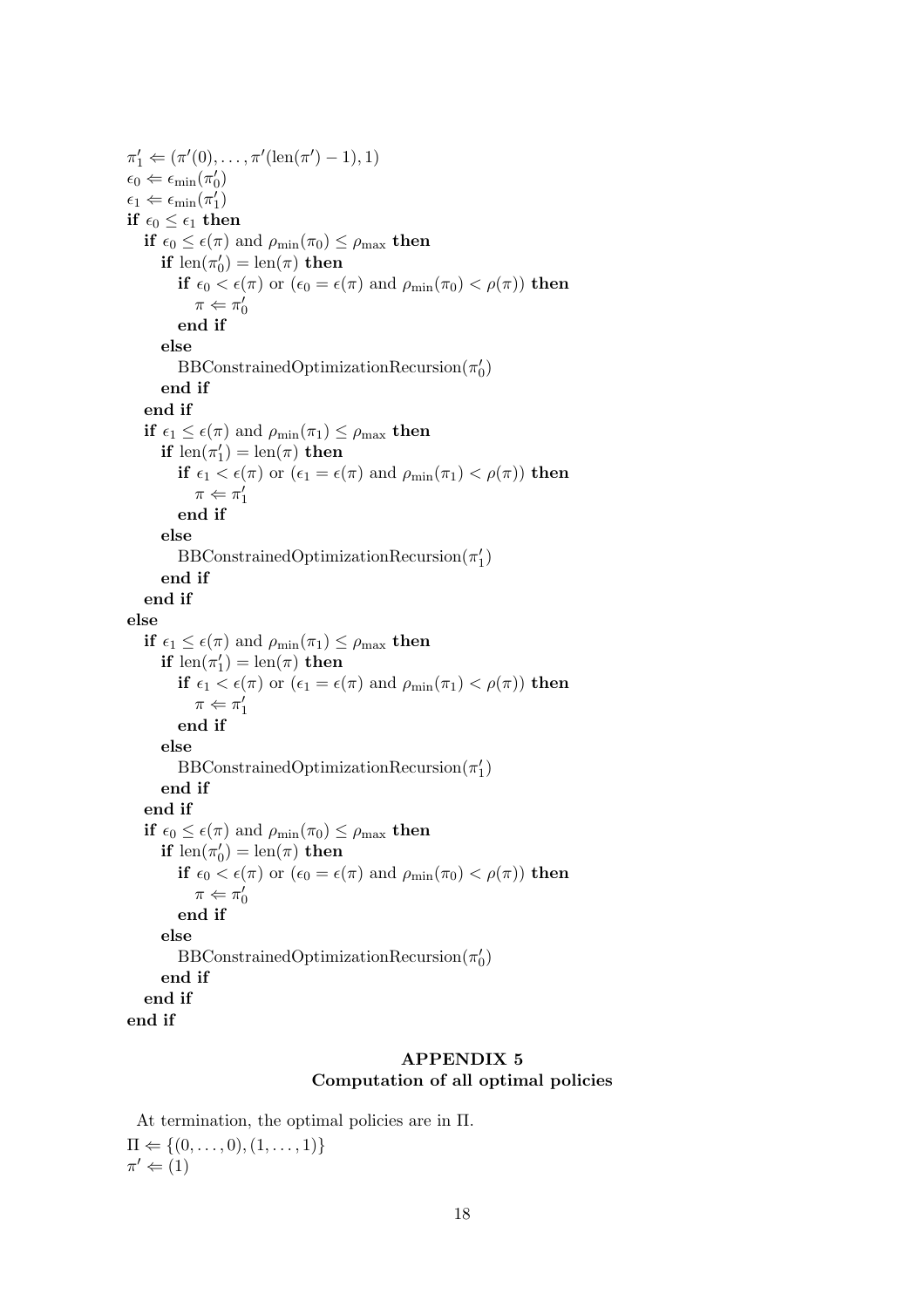```
\text{BBOptimalPointsRecursion}(\pi')end
```

```
Recursive procedure \mathbf{BBOptimalPointsRecursion}(\pi'):
Increase length of \pi' by 1
\pi'(\operatorname{len}(\pi')-1) \Leftarrow 0if \text{OPTest}(\Pi, \pi') = "yes" then
   if len(\pi') = l then
      OPInsert(\Pi,\pi')else
      \text{BBOptimalPoints}Recursion(\pi')end if
end if
\pi'(\operatorname{len}(\pi')-1) \Leftarrow 1if \text{OPTest}(\Pi, \pi') = "yes" then
   if len(\pi') = l then
      OPInsert(\Gamma, \pi')else
      \text{BBOptimalPoints}Recursion(\pi')end if
end if
```
# APPENDIX 6 Lagrange optimization for a policy vector

 $\vec{\pi} \Leftarrow$  Solution of SA algorithm  $\vec{\pi}' \Leftarrow ()$  $\text{BBGOPLagrangeOptimizationRecursion}(\vec{\pi}')$ end

 ${\rm Recursively\ procedure\ BBGOPLagrangeOptimizationRecursion(\vec{\pi}'):}$ if  $\operatorname{len}(\vec{\pi}') = L$  then  $\vec{\pi} \Leftarrow \vec{\pi}'$ else for  $i = 0$  to  $|\Gamma| - 1$  do  $\vec{\pi}'_i \Leftarrow (\vec{\pi}'(0), \dots, \vec{\pi}'(\operatorname{len}(\vec{\pi}') - 1), \Gamma(i))$ if  $J_{\lambda, \min}(\vec{\pi}_i') < J_{\lambda}(\vec{\pi})$  then Insert  $i$  into a set  $I$ end if end for Sort I such that  $J_{\lambda,\min}(\vec{\pi}'_{I(k)}) \leq J_{\lambda,\min}(\vec{\pi}'_{I(k+1)}) \ \forall k \in \{0,\dots,|I|-2\}$ for  $k = 0$  to  $|I| - 1$  do  $\displaystyle \textbf{if} \,\, J_{\lambda,\text{min}}(\vec{\pi}_{I(k)}') < J_{\lambda}(\vec{\pi})\,\, \textbf{then}$  $\text{BBGOPLagrangeOptimizationRecursion}(\vec{\pi}'_{I(k)})$ end if end for end if

# APPENDIX 7

Computation of all convex hull policy vectors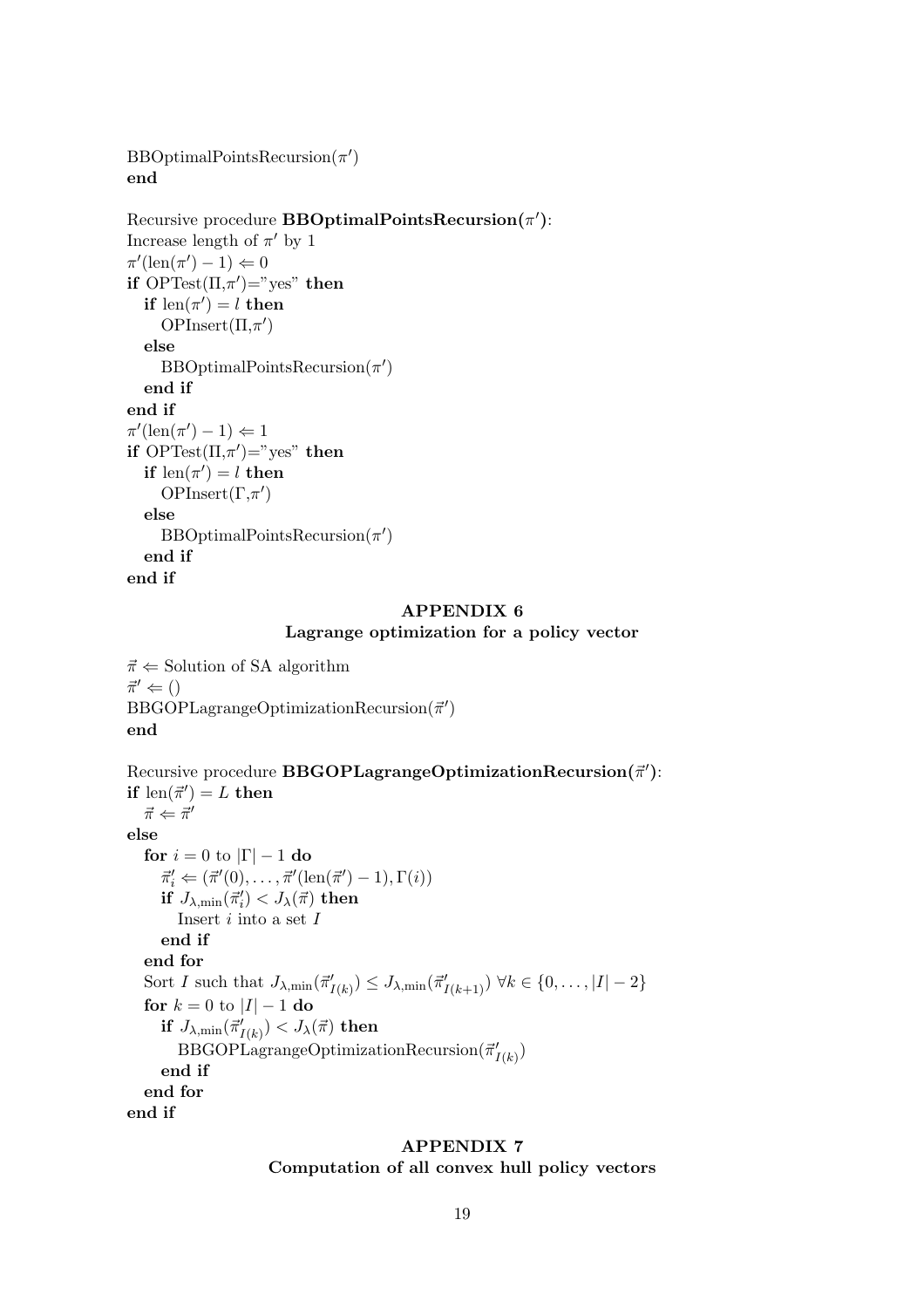At termination, the convex hull policy vectors are in  $\vec{\Gamma}$ .  $\vec{\Gamma} \Leftarrow \{(\Gamma(0), \ldots, \Gamma(0)), (\Gamma(|\Gamma|-1), \ldots, \Gamma(|\Gamma|-1))\}$  $\vec{\pi}' \Leftarrow ()$  $GOPBBConvexHullRecursion(\vec{\pi}')$ end

Recursive procedure GOPBBConvexHullRecursion $(\vec{\pi}')$ : if  $\operatorname{len}(\vec{\pi}') = L$  then  $\text{CHInsertV}(\vec{\Gamma},\vec{\pi}^{\prime})$ else for  $i = 0$  to  $|\Gamma| - 1$  do  $\vec{\pi}'_i \Leftarrow (\vec{\pi}'(0), \ldots, \vec{\pi}'(\operatorname{len}(\vec{\pi}') - 1), \Gamma(i))$  $\mathbf{if} \ \mathrm{CHTestV}(\vec{\Gamma},\vec{\pi}'_i) \text{=} "yes" \ \mathbf{then}$ Insert  $i$  into a set  $I$ end if end for Sort I such that  $\frac{D_{\min}(\vec{\pi}'_{I(k)})}{B - (\vec{\pi}') }$  $\frac{D_{\min}(\vec{\pi}^{\prime}_{I(k)})}{R_{\min}(\vec{\pi}^{\prime}_{I(k)})} \geq \frac{D_{\min}(\vec{\pi}^{\prime}_{I(k+1)})}{R_{\min}(\vec{\pi}^{\prime}_{I(k+1)})}$  $\frac{1-\min(\frac{m}{\ell}(k+1))}{R_{\min}(\vec{\pi}'_{I(k+1)})}$   $\forall k \in \{0, \ldots, |I|-2\}$ for  $k = 0$  to  $|I| - 1$  do  $\mathbf{if} \ \mathrm{CHTestV}(\vec{\Gamma},\vec{\pi}^{\prime}_{I(k)})$ ="yes"  $\mathbf{then}$  $\text{BBGOP}$ ConvexHullRecursion $(\vec{\pi}'_{I(k)})$ end if end for end if

#### APPENDIX 8

#### Computation of an optimal policy vector for a rate constraint

 $\vec{\pi} \Leftarrow (\Pi(0), \ldots, \Pi(0))$  $\vec{\pi}' \Leftarrow ()$  $\text{BBGOP} \text{Constrained} \text{Optimization} \text{Recursion}(\vec{\pi}')$ end

 ${\rm Recuristic}$  procedure  ${\rm BBGOP}$ ConstrainedOptimization ${\rm Recursion}(\vec{\pi}^{\prime})$ : if  $\operatorname{len}(\vec{\pi}') = L$  then if  $D_{\min}(\vec{\pi}') < D(\vec{\pi})$  or  $(D_{\min}(\vec{\pi}') = D(\vec{\pi})$  and  $R_{\min}(\vec{\pi}') < R_{\pi}$ ) then  $\vec{\pi} \Leftarrow \vec{\pi}'$ end if else for  $i = 0$  to  $|\Pi| - 1$  do  $\vec{\pi}'_i \Leftarrow (\vec{\pi}'(0), \dots, \vec{\pi}'(\text{len}(\vec{\pi}') - 1), \Pi(i))$ if  $D_{\min}(\vec{\pi}_i') \leq D(\vec{\pi})$  and  $R_{\min}(\vec{\pi}_i') \leq R_{\max}$  then Insert  $i$  into a set  $I$ end if end for Sort I such that  $D_{\min}(\vec{\pi}'_{I(k)}) \leq D_{\min}(\vec{\pi}'_{I(k+1)}) \ \forall k \in \{0, \ldots, |I|-2\}$ for  $k = 0$  to  $|I| - 1$  do  $\textbf{if}\,\, D_{\text{min}}(\vec{\pi}_{I(k)}') \leq D(\vec{\pi})\,\, \textbf{then}$  $\text{BBGOP}$ ConstrainedOptimizationRecursion $(\vec{\pi}^{\prime}_{I(k)})$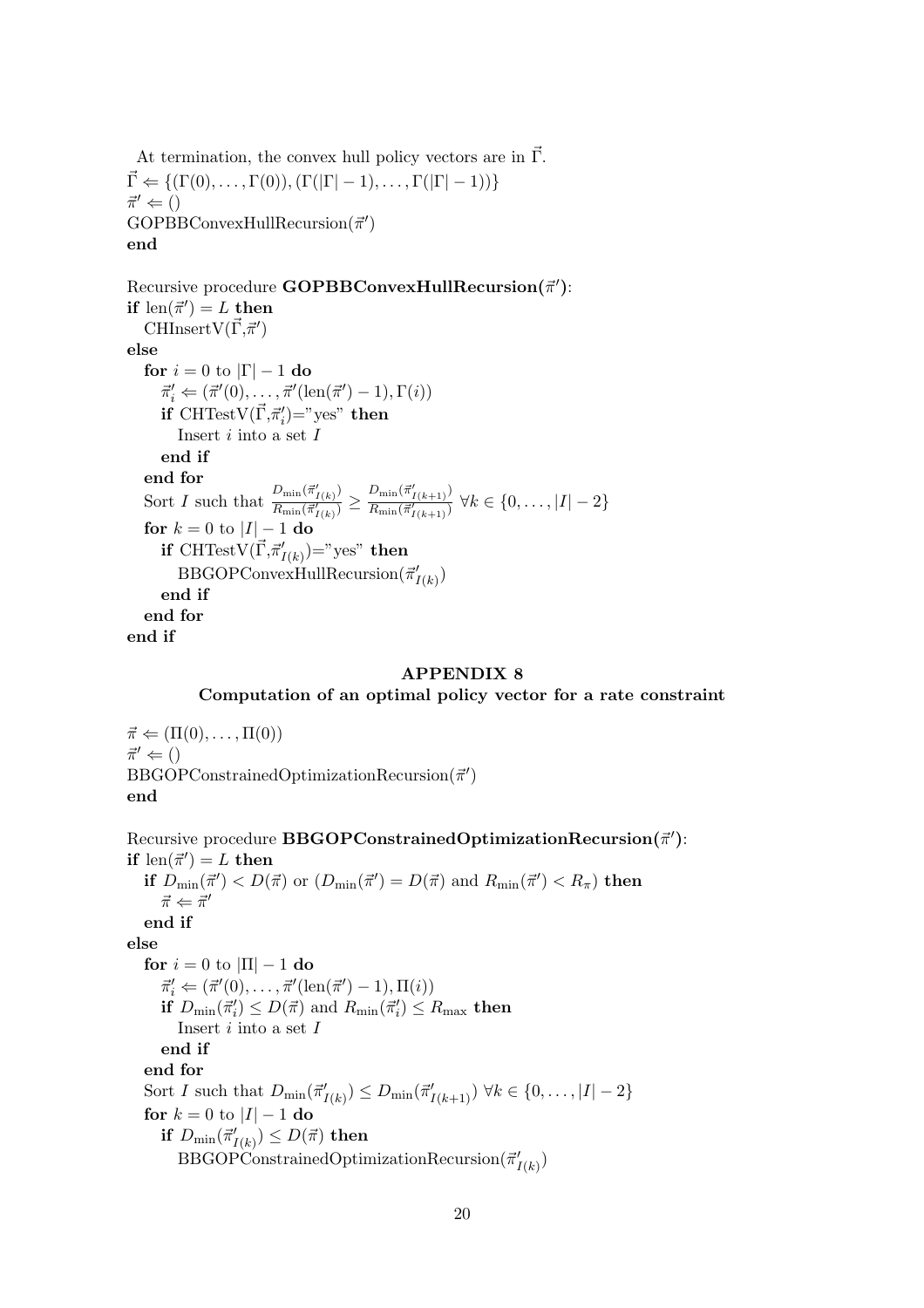end if end for end if

### APPENDIX 9 Computation of all optimal policy vectors

At termination, the optimal policy vectors are in  $\vec{\Pi}$ .  $\vec{\Pi} \Leftarrow \{(\Pi(0), \ldots, \Pi(0)), (\Pi(|\Pi| - 1), \ldots, \Pi(|\Pi| - 1))\}$  $\vec{\pi}' \Leftarrow ()$  $GOPBBOptimalPointsRecursion(\vec{\pi}')$ end

 $\text{Recursive procedure } \textbf{GOPBBOptimalPoints}$  Recursion( $\vec{\pi}'$ ): if  $\operatorname{len}(\vec{\pi}') = L$  then OPInsert $V(\vec{\Pi}, \vec{\pi}')$ else for  $i = 0$  to  $|\Pi| - 1$  do  $\vec{\pi}'_i \Leftarrow (\vec{\pi}'(0), \ldots, \vec{\pi}'(\operatorname{len}(\vec{\pi}') - 1), \Pi(i))$  $\mathbf{if} \ \mathrm{OPTestV}(\vec{\Pi}, \vec{\pi}_i')$ ="yes"  $\mathbf{then}$ Insert  $i$  into a set  $I$ end if end for Sort I such that  $\frac{D_{\min}(\vec{\pi}'_{I(k)})}{B - (\vec{\pi}') }$  $\frac{D_{\min}(\vec{\pi}'}{R_{\min}(\vec{\pi}'_{I(k)})} \geq \frac{D_{\min}(\vec{\pi}'_{I(k+1)})}{R_{\min}(\vec{\pi}'_{I(k+1)})}$  $\frac{1-\min(\frac{m}{l}(k+1))}{R_{\min}(\vec{\pi}'_{I(k+1)})}$   $\forall k \in \{0, \ldots, |I|-2\}$ for  $k = 0$  to  $|I| - 1$  do if  $\mathrm{OPTestV}(\vec{\Pi},\vec{\pi}^{\prime}_{I(k)})$ ="yes" then  $\text{BBGOPOptimalPoints} \text{Recursion}(\vec{\pi}'_{I(k)})$ end if end for end if

Acknowledgments. We thank Phil Chou for helpful discussions.

# References

- [1] P. A. Chou and Z. Miao, Rate-distortion optimized streaming of packetized media, Microsoft Research Technical Report MSR-TR-2001-35, Feb. 2001.
- [2] P. A. Chou and Z. Miao, Rate-distortion optimized streaming of packetized media, IEEE Transactions on Multimedia, submitted Feb. 2001.
- [3] J. Chakareski, P. A. Chou, and B. Aazhang, Computing rate-distortion optimized policies for streaming media to wireless clients, Proc. DCC'02, Utah, April 2002.
- [4] J. Chakareski and B. Girod, Server diversity in rate-distortion optimized media streaming, Proc. IEEE ICIP'03, Barcelona, Sept. 2003.
- [5] M. Kalman, P. Ramanathan, and B. Girod, Rate-Distortion optimized video streaming with multiple deadlines, Proc. IEEE ICIP'03, Barcelona, Sept. 2003.